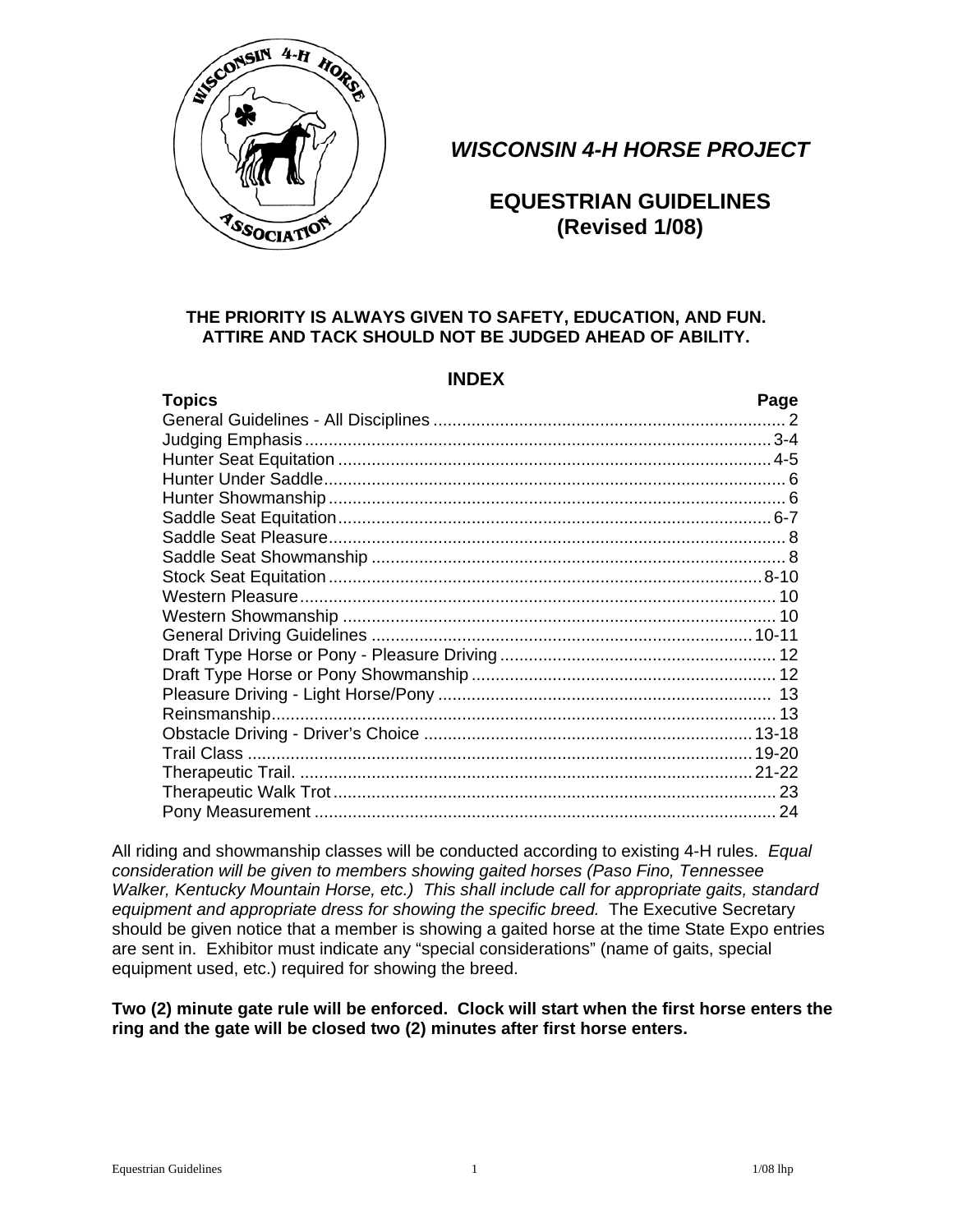These pages outline the recommendations, proper attire and equipment for each performance class. Before coming to the show, read these pages thoroughly and make sure you are well prepared. Note: Proper safety equipment is strongly recommended. **SEI approved helmets, with harness fastened, MUST BE WORN at all times when MOUNTED OR DRIVING on show grounds.**

#### **No horse may be left unattended when out of the stall.**

**No stallion born prior to January first of the current year allowed on the show grounds. Any act of discourtesy to judge or show officials by an exhibitor or any other attendant will be grounds for disqualification and forfeiture of fees.** 

**Horses/PONIES must be serviceably sound and must not show evidence of broken wind or impairment of vision in both eyes.** 

#### **Cruelty or abuse of a horse will not be tolerated.**

# **GENERAL GUIDELINES - ALL DISCIPLINES**

#### **GENERAL SAFETY ATTIRE:**

- 1. SEI approved helmets, with harness fastened, must be worn when mounted or driving on show grounds.
- 2. Sleeve to cover the arm.
- 3. Long pants (see exceptions under driving).
- 4. Boots with a cut-out heel.
- 5. Exhibitor must wear one of the issued exhibitor numbers, in the middle of his/her back at all times when on the show grounds. NOTE: It is permissible to wear the exhibitor numbers on both sides of the saddle pad or back of the cart when the exhibitor is in the holding area or the show arena.

#### **GENERAL SAFETY TACK:**

- 1. Saddle which fits horse and rider with stirrups, girth or cinch properly attached.
- 2. Bridle with reins and bit. Junior horse is 5 years and under. (See Gymkhana and Western Pleasure for exceptions).
- 3. Adjustments to tack and attire for valid reasons are permitted, provided the show management is notified, and approves, prior to class.

# **GENERAL CONDUCT:**

- 1. Be on time when the class is called.
- 2. Enter the ring at the gait indicated and watch the ring steward for instruction on where to go.
- 3. Be alert for a posted pattern, verbal instruction or cue from either the ring steward or judge.
- 4. Be aware you are being judged from the time you enter the ring until you depart from the ring (unless otherwise specified by the judge).
- 5. Do not try to show a horse until you are sure you can control him.
- 6. The exhibitor may be asked pertinent questions about horses and equipment.
- 7. You and your horse should work as a team. The horse should respond to the slightest signals.
- 8. Work calmly and quietly.
- 9. Your actions should not draw the judge's attention away from your horse.
- 10. Manners and action in handling the horse reflects time spent working with your horse.
- 11. Hand jerking on the reins not only looks bad, but could injure the horse's mouth.
- 12. Keep your horse showing to the best advantage.
- 13. Over showing is objectionable.
- 14. When holding horse in hand, make turns to the right when more than ninety degrees. (If you turned to the left, there is a greater possibility of the horse stepping on you.)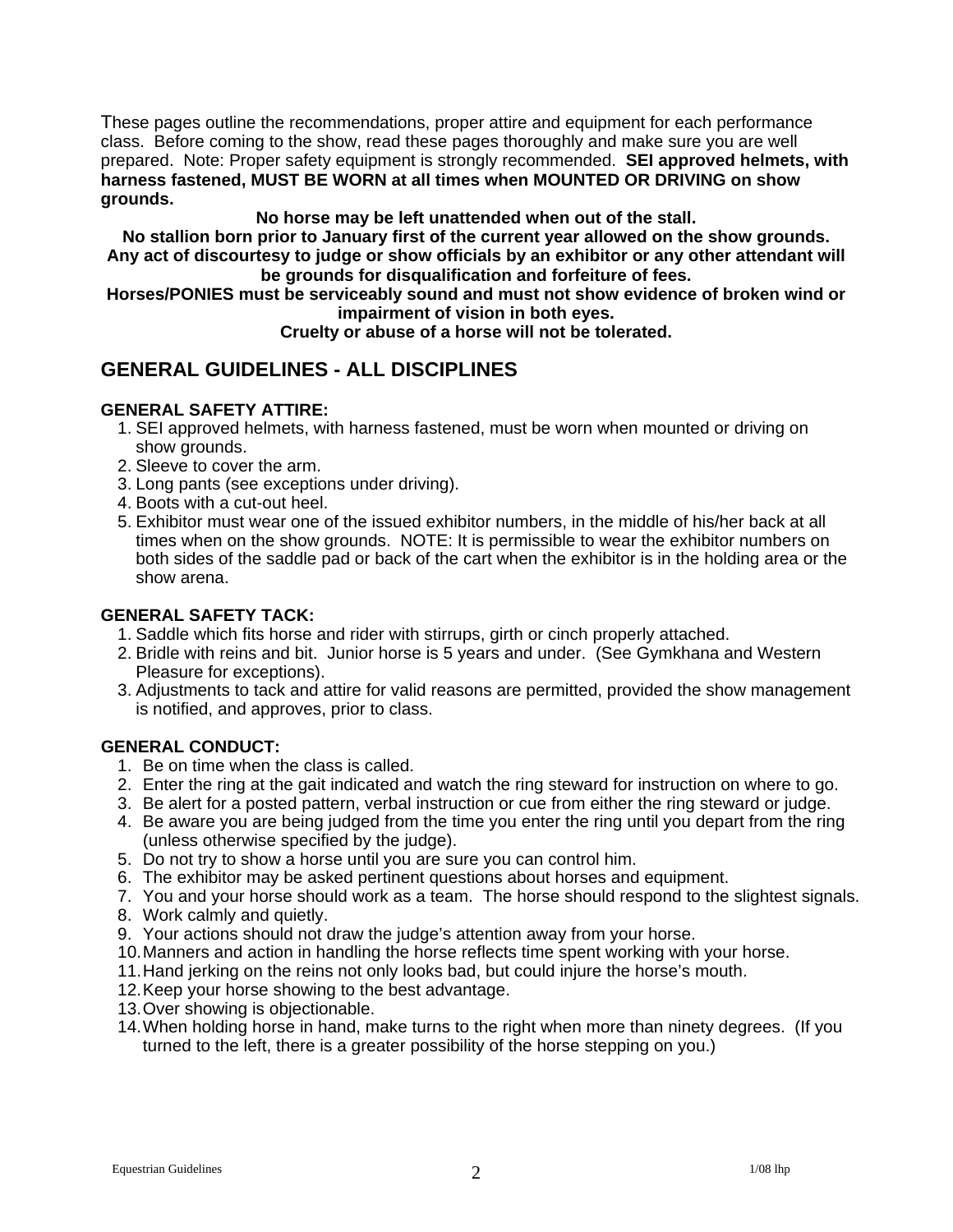# **JUDGING EMPHASIS**

#### **SHOWMANSHIP:**

A Showmanship class will be judged on the exhibitor's ability to fit and show the horse at halter, the horse is merely a prop to show the ability and preparation of the exhibitor. The ideal showmanship performance consists of a poised, confident, neatly attired exhibitor, leading a well groomed and conditioned horse. The horse should quickly and efficiently perform the requested patterns with smoothness and precision. SHOWMANSHIP IS NOT A HALTER CLASS AND SHOULD NOT BE JUDGED AS SUCH.

# **CLASS PROCEDURE:**

#### **Leading:**

- 1. The exhibitor leads from the equine's left side with the right hand controlling the animal. The right hand must not hold the chain portion of the lead (or the bit if showing with a bridle). The excess lead or rein is held in the left hand in a loose coil, or completely uncoiled. At NO TIME is the lead or rein to be wrapped around the hand or held in a tight coil. (If a whip is carried the whip is held in the left hand.)
- 2. When leading, be in position on the near (left) side of the horse between the horses's head and shoulders. A properly prepared horse will move readily and freely at a walk or trot with a minimum of urging.
- 3. You will be asked to show your horse in action (way of going) at a walk, jog, trot or intermediate gait.
- 4. When asked to show your horse in movement, allow the judge an unobstructed view of the horse's action.
- 5. When asked to move your horse from one position to another, lead your horse forward, turn to the right, lead back through the spot just vacated, and enter your new position from the rear. Do not turn your horse in line — this crowds other horses and can create a safety hazard.

# **Posing:**

- 1. Your horse should set up quickly, stand quietly and move forward or backward freely. (Set up should be according to Breed Standards.)
- 2. Horses are trained to pose by the use of the reins or lead and soft commands. Touching a horse into position will be penalized. A good showman will train his horse to pose so the signals/he gives are unnoticed by others.
- 3. In showmanship classes, horses are to be shown according to breed standards. (See Saddleseat showmanship.) Whips are permissible according to breed standards. Only one person may show the horse in a showmanship class.
- 4. Your Equine should stand as straight as possible with weight distributed on all four legs. (Leg position will vary according to breed standards.)
- 5. For safety and courtesy, always allow yourself and your neighbor plenty of room. Leave at least one horse/pony length between animals, both in circling the ring and in line-up.

# **EQUITATION:**

Equitation is the skill of the rider, using the correct form and aids (hands, legs, seat, weight, and voice) to produce the maximum performance of the horse. Suitability of animal, tack, and attire may affect the overall picture, however, the actions of the animal are not to be considered more important than the method used in obtaining the correct action called for by the rider.

**CLASS PROCEDURE:** Refer to Saddle Seat, Stock Seat, and Hunter Seat Equitation.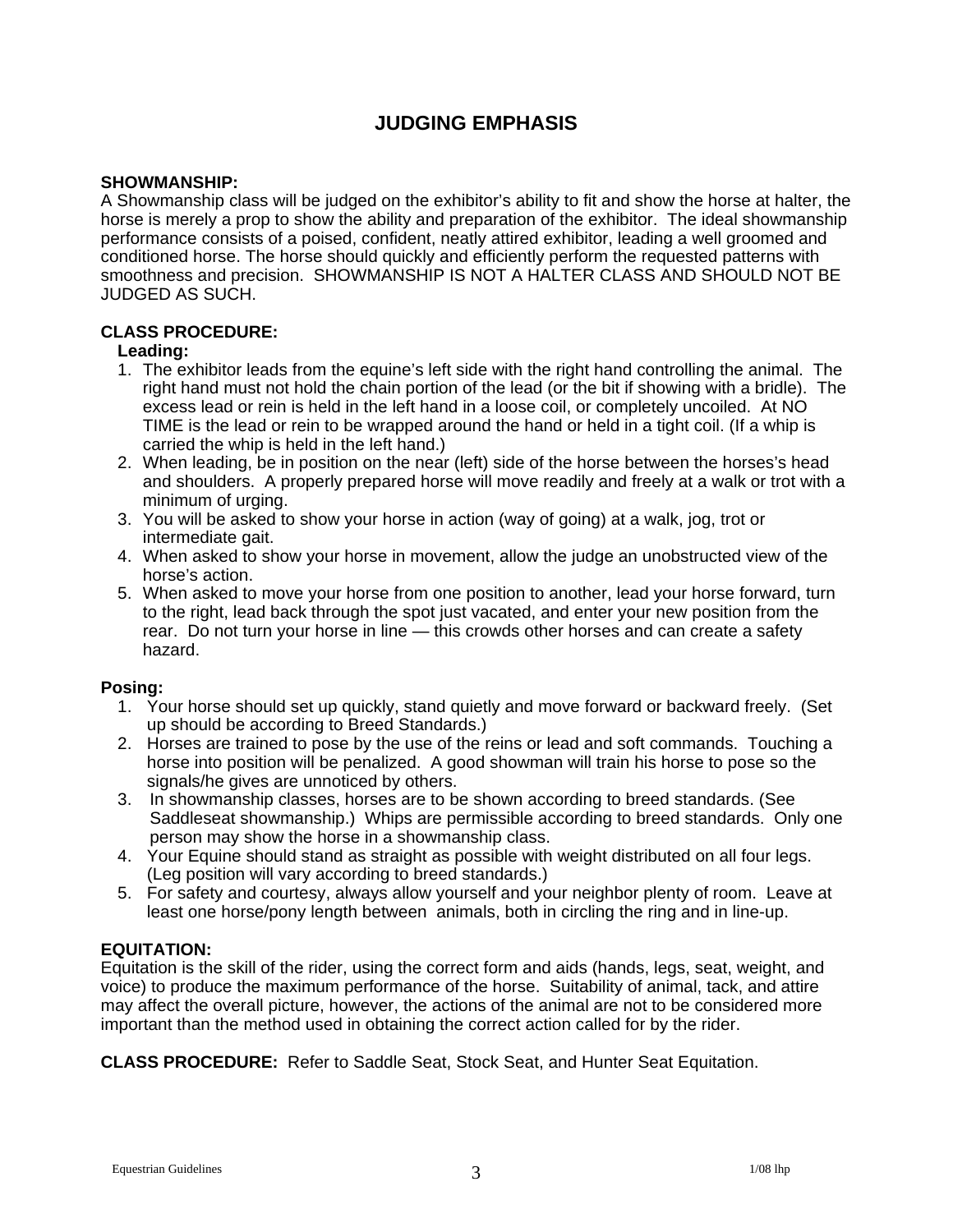#### **PLEASURE:**

The emphasis in judging is on the Equine. The Equine is shown at the requested gaits both ways of the ring. Equines should be obedient, alert, responsive and move freely. Entries shall be penalized for being on the wrong lead. Contestants may be required to back in a straight line. Class is to be judged on the Equine's manners, performance and suitability of the Equine as a pleasure mount.

#### **CLASS PROCEDURE:**

Refer to Saddle Seat Pleasure, Stock Seat Pleasure, and Hunter Under Saddle (Pleasure).

#### **HUNTER SEAT EQUITATION NOTE: Refer also to General Guidelines.**

**Mounting and dismounting:** To mount, take up reins in left hand and place hand on withers. Grasp stirrup leather with right hand and insert left foot in stirrup and mount. To dismount, rider may either step down or slide down. The size of the rider must be taken into consideration.

**Hands:** Hands should be over and in front of horse's withers, knuckles 30 degrees inside the vertical, hands slightly apart and making a straight line from horse's mouth to rider's elbow. Method of holding reins is optional and bight of reins may fall on either side. However, all reins must be picked up at the same time.

**Basic position:** The eyes should be up and shoulders back. Toes should be at an angle best suited to rider's conformation; ankles flexed in, heels down, calf of leg in contact with horse and slightly behind girth. Iron should be on the ball of the foot and must not be tied to the girth.

**Position in motion:** At the walk and sitting trot body should be vertical. At a posting trot, galloping and jumping, body inclined slightly forward. At a canter, body halfway between posting trot and walk.

**Appointments - Personal:** Exhibitors and judges should bear in mind that at all times entries are being judged on ability rather than on personal attire. Rider should wear coat of traditional Hunter Seat style and breeches (or jodhpurs) of conservative colors, English boots or jodhpur shoes with a cut out heel. Spurs of the unroweled type, crops or bats and gloves are optional. Hair should be neat and confined. Judges may penalize contestants who do not conform.

**Tack:** Regulation snaffles, Pelham and full bridles, all with cavesson nose bands. A judge at his own discretion can penalize a horse with non-conventional types of bits or nose bands (Kimberwickes are permitted). Boots and conservative colored bandages are permitted.(equitation only) Saddle must be a hunter or forward seat style, with or without knee rolls or padding. Any change of equipment during a class can be penalized at the discretion of the judge. Martingales, tie downs and flash nosebands are prohibited, except in classes over fences.

**Class routine:** All riders will perform pattern work as specified by the judge. Riders will be called back for rail work at the discretion of the judge. Exhibitors shall enter ring and proceed at least once around ring at each gait and, on command, reverse and repeat. The order to reverse may be executed by turning toward or away from the rail. Light contact with horse's mouth is required. Entries then line up on command. Instructions should be publicly announced or posted.

Tests from which judges may choose:

- 1. Back
- 2. Drop and pick up stirrups in motion.
- 3. Figure eight at trot, demonstrating change of diagonals.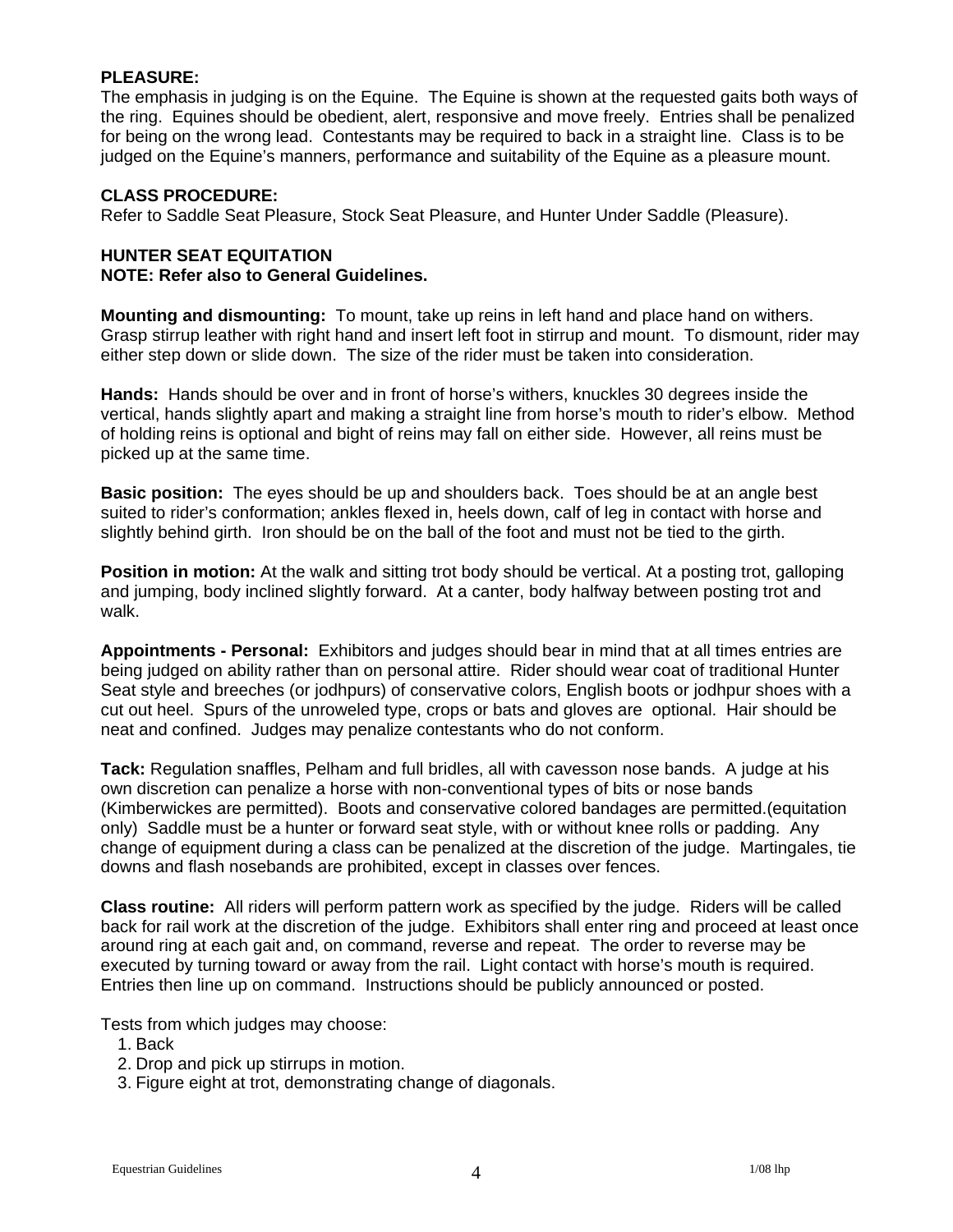- 4. Figure eight at canter on correct lead demonstrating simple change of lead. (This is a change whereby the horse is brought back into a walk or trot and restarted into a canter on the opposite lead.)
- 5. Ride without stirrups.
- 6. Turn on forehand and/or turn on haunches.
- 7. Figure eight at canter on correct lead, demonstrating flying change of lead.
- 8. Change leads down center of ring demonstrating simple change of lead.
- 9. Execute a serpentine at a trot and/or canter on correct lead. Demonstrate riding a series of left and right half circles off center of imaginary line where correct diagonal or lead change (designated simple or flying) must be shown.
- 10. Canter on counter lead.

#### **GENERAL:**

A figure eight is not ridden as you would draw the letter eight, but is two circles of the same size.



Example:

- a. Rider "finds" the middle line of figure 8 which runs through the center point of intersection (see diagram)
- b. Rider rides down imaginary line at a slow sitting trot. Just before the intersection begin a posting trot on the left diagonal.
- c. Trot a complete circle to the right.
- d. Recross the point of intersection, change diagonals and trot a same size circle to the left.
- e. Stop your horse exactly at the point of intersection.

#### Examples of faults:

- 1. Exaggerated shifting of the rider's weight.
- 2. Moving of lower legs or excessive kicking or spurring.
- 3. Losing contact with stirrups (unless asked by judge to ride with feet removed from stirrups).
- 4. Failing to follow instructions of judge or ring steward.
- 5. Failure to post on correct diagonal.
- 6. Being on the wrong lead.
- 7. Hands not showing sympathy, adaptability and control.

NOTE: Time limits, determined and announced at show, will be enforced for all equitation patterns.

# **NOTE: Refer also to General Guidelines.**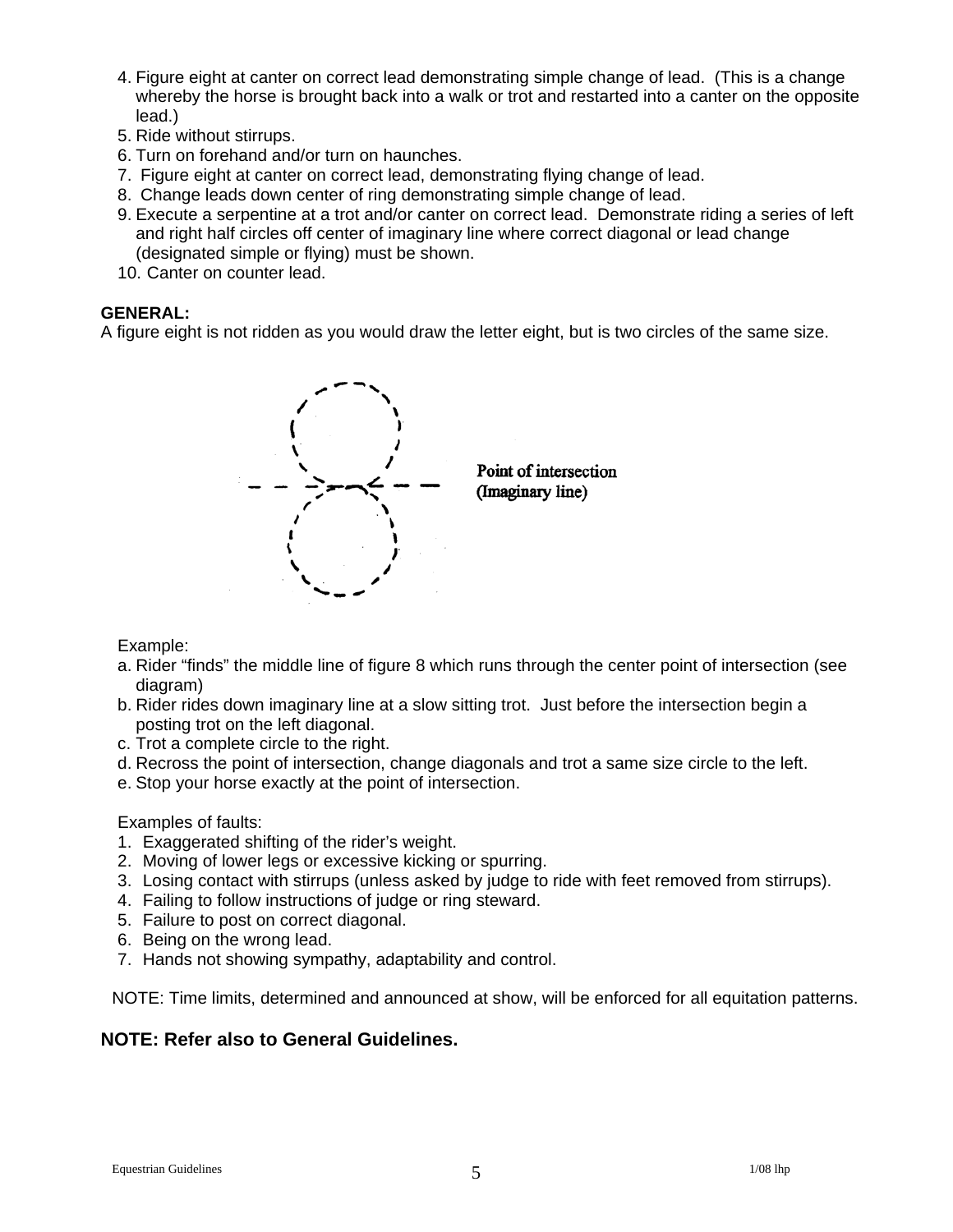# **HUNTER UNDER SADDLE (PLEASURE)**

In a hunter under saddle classes, the equine should show a long, ground covering stride. The order to reverse may be executed by turning toward or away from the rail. Light contact with the equine's mouth is required. Equine should be obedient, alert, responsive, and move freely. They should not be eliminated for slight errors. Judges may ask horses to hand gallop collectively, one way of the ring. No more than eight will be asked to hand gallop at one time. (Riders in grades 8 and under should not be asked to hand gallop.)

Some faults are: 1. Excessive speed.

- 2. Quick, short or vertical strides.
- 3. Being on the wrong lead.

**Appointments and tack:** Follow the guidelines listed under Hunter Seat Equitation. (Boots, wraps, and bandages are prohibited.)

# **NOTE: Refer also to General Guidelines.**

# **HUNTER SHOWMANSHIP**

**Tack:** The animal is to be shown in a hunter style bridle with a plain leather browband and a regular cavesson noseband. The bit may be a snaffle (no shanks), a Pelham (two sets of reins), or a full bridle (two sets of reins, separate bits and cheek pieces). Curb chains must be at least one-half inch wide and lay flat against the animal's jaw. If using a Pelham or full bridle, the snaffle rein is across the withers and the animal is led with the curb rein.

**Appointments:** Follow guidelines under Hunter Seat Equitation. SEI approved safety helmets are not required during showmanship, however, a hunt helmet is required. Note - spurs are prohibited in showmanship classes.

# **NOTE: Refer also to General Guidelines.**

# **SADDLE SEAT EQUITATION**

**Mounting and dismounting:** To mount, take up reins in left hand and place hand on withers. Grasp stirrup leather with right hand and insert left foot in stirrup and mount. To dismount, rider may either step down or slide down. The size of the rider must be taken into consideration.

**Hands:** The height of the rider's hands depends upon how and where the horse carries his head. Hands should exhibit control, sympathy, and ease of commands from the rider to the horse. The hands should be above the horse's withers, with a definite bend in the rider's elbow. The fingers are closed around the reins, with the rider's little finger between the snaffle and curb reins. Both hands must be used and both snaffle and curb reins must be held in each hand at all times. The bight of reins should be on the off (right) side.

**Basic position:** A rider should sit comfortably in the middle of the saddle, with a slight bend at the knee. A rider's upper body should be erect, but not stiff. A rider should maintain thigh and knee contact with the saddle at all times. This contact is established by turning the knee slightly in towards the horse's shoulder. Proper stirrup length can be determined by taking the foot out of the stirrup and adjusting the stirrup leather so that the height of the bottom of the stirrup equals the ankle joint. Position the ball of the foot across the center of the stirrup iron. The heel should be slightly lower than the toe. The heel should also be positioned directly below the hip.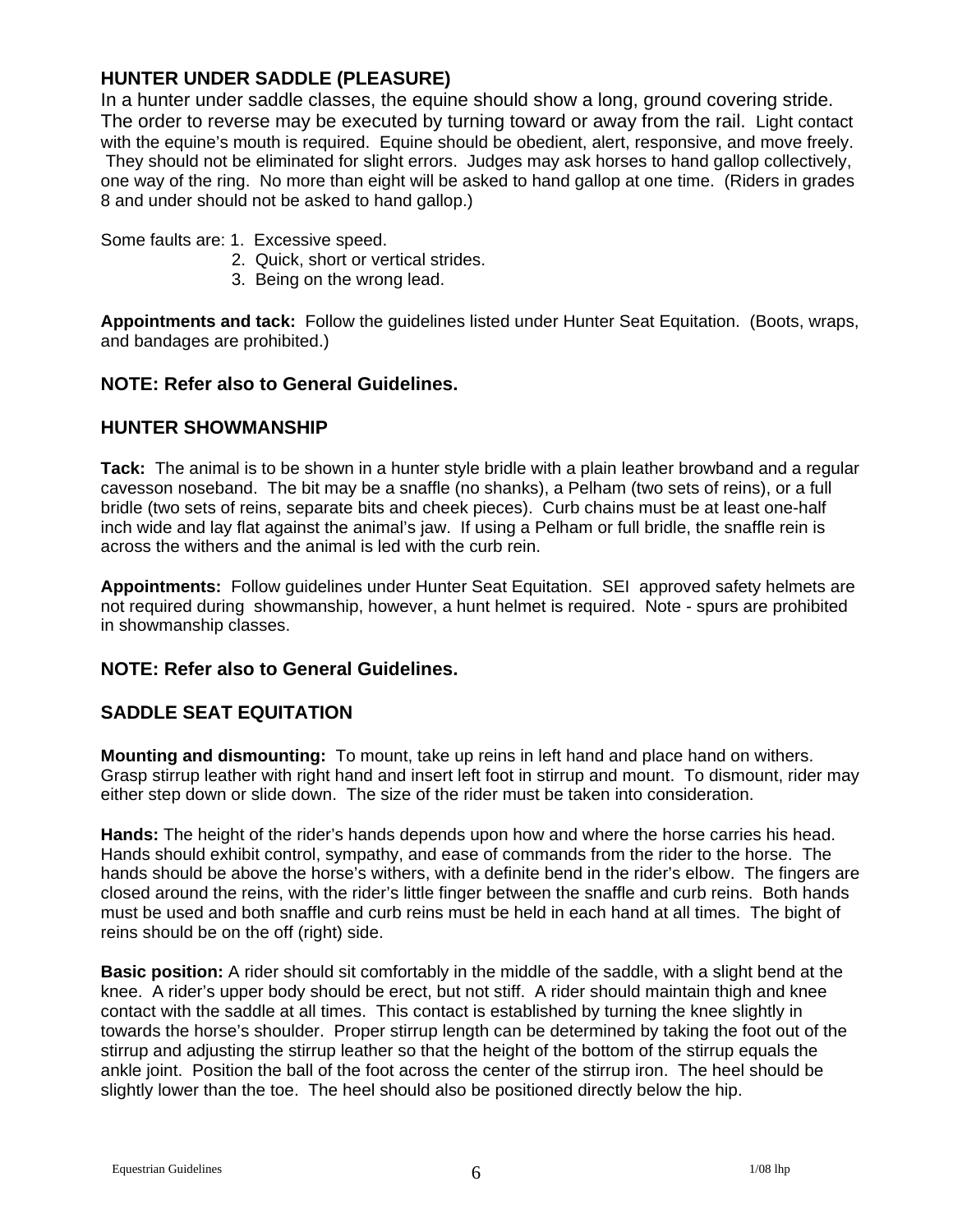**Position in motion:** Walk - the rider should maintain contact with the horse's mouth while exhibiting slight motion and flexibility in the saddle. Trot - the rider should post during the trot (rise up and down with the horse's motion). Correct diagonals are of importance while posting. A correct diagonal occurs when a rider rises and falls at the same time his horse's front rail leg rises up and down. Canter - the rider should maintain a balanced and quiet seat and upper body while cantering. The rider's hands at the canter should be collecting the horse in order to obtain a moderately slow and rolling gait. At the canter, a rider's legs are used to urge the horse's hindquarters up and underneath the horse, while the hands should be lifting and collecting the horse's head and neck.

**Appointments:** Exhibitors and judges should bear in mind that at all times entries are being judged on ability. However, neatness is the first requisite regarding a rider's attire and the following requirements are based on traditional and general present-day customs.

**Attire:** Saddleseat styled riding coat, jodhpurs (fitted pant with flared pant leg), dress shirt (white or pastel colored, pinstriped), neck tie, jodhpur boots (ankle high), vest and gloves. Accessories may add interest to your attire such as tie bar or tack, lapel pin or boutonniere, hair bow or net. Note: A riding suit, "equitation suit", "matched suit" refer to a riding coat and jodhpurs having the same color and material. The color is a conservative solid (black, blue, grey, green, beige or brown) or a subtle pattern (combination of colors that appear as one when viewed from a distance). The shape of the coat lapel, the type of closure and the color of the vest or the lining of the coat is or personal preference. A riding suit (coat and jodhpurs or the same color and materials is customary attire for all saddleseat equitation classes. The term day coat (customarily worn in pleasure classes) refers to a riding coat having a different but co-coordinated color (unifying the total attire of the rider), or similar color but not matching the material and color of the jodhpurs. **SEI approved helmets, with harness securely fastened** are required.

**Tack:** The bridle is to consist of a headstall with a browband, caveson, and buckled or stitched together reins. If using a full bridle, the curb rein is to be narrower in width than the snaffle rein. The style of saddle is flat, with or without a cutback. Miscellaneous: The rider may wear spurs (roweled or blunt) and carry a riding whip. Martingales or similar tie-downs are prohibited.

**Class routine:** All riders will perform pattern work as specified by the judge. Riders will be called back for rail work at the discretion of the judge. Exhibitors shall enter ring and proceed at least once around ring at each gait and, on command, reverse and repeat. The order to reverse is carried out by the rider stopping his horse and changing his whip to his other hand (the whip is always carried in a rider's inside hand). Then the rider turns his horse's wither toward or away from the rail. The customary direction is to turn the horse toward the rail, but either way is acceptable. Entries then line up on command. Instructions should be publicly announced or posted.

- 1. Address the reins.
- 2. Back your horse.
- 3. Performance along the rail (trot down and back, canter down and back).
- 4. Additional performance around ring (walk, trot, and/or canter)
- 5. Figure eight at the trot (demonstrating a change of diagonal).
- 6. Figure eight at the canter (demonstrating a change of lead).
- 7. Serpentine at the trot or canter.
- 8. Change leads down the center of the ring.
- 9. Dismount and mount.
- 10. Ride without stirrups.
- NOTE: Time limits, determined and announced at show will be enforced for all equitation patterns.

# **NOTE: Refer also to General Guidelines.**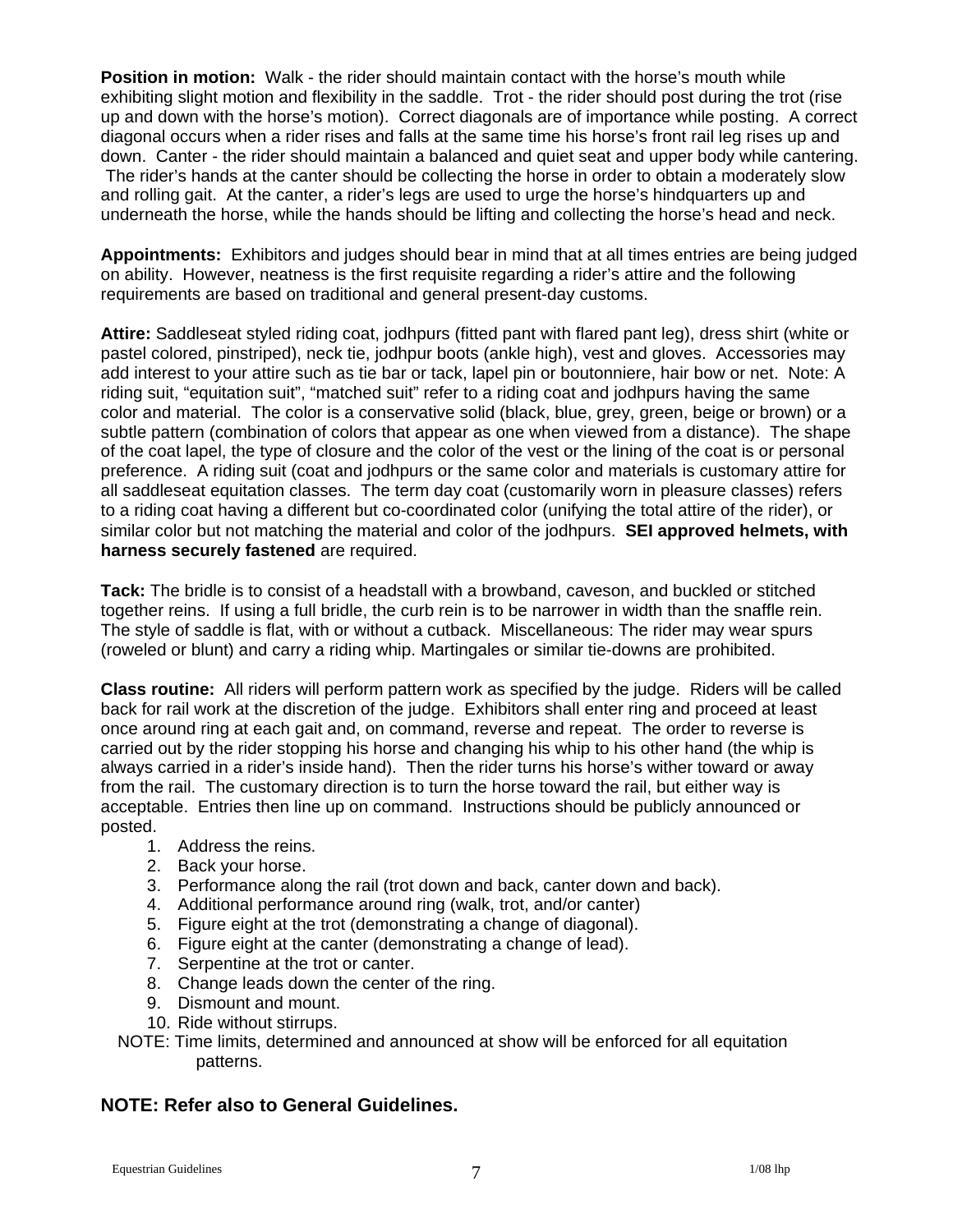# **SADDLE SEAT PLEASURE**

The pleasure horse should exhibit quality, style, presence, and suitable conformation. Prompt, comfortable gaits, giving the distinct impression it is an agreeable mount to ride. Easy, ground covering action is desired. Manners and suitability as a pleasure mount are paramount. Special emphasis is placed on a true, flat walk. Transitions from one gait to another should be smooth and effortless. To be penalized: Laboring action, tossing head, going sideways and tail-switching.

**Appointments and tack:** Follow the guidelines listed under Saddle Seat Equitation.

# **NOTE: Refer also to General Guidelines.**

# **SADDLE SEAT SHOWMANSHIP (IN HAND)**

**Class Routine:** It is permitted to change hands if more convenient when putting the horse in position or while showing to the judge.

**Tack:** The tack used will depend upon what is traditional/customary for the breed of horse being shown. The following are acceptable choices of tack (use of a curb bit on weanling or yearlings is prohibited):

- 1. Leather show halter with throat latch and matching lead.
- 2. Full bridle including a snaffle bit, curb bit, browband, caveson, throat latch, and two pair of reins. The snaffle rein should be placed over the horse's withers and the handler should use the curb rein to lead his horse.
- 3. Snaffle bridle with one or two pair of reins. This is used mainly for handling young horses (four years of age or younger). Bridle must include a throat latch, browband, caveson, and either one or two pair of reins. If using two pair of reins, both reins are attached to the snaffle bit.
- 4. Bridle with curb bit and single rein.
- 5. You may choose to show your animal in tack that is customary or traditional for your breed of horse.

**Attire:** Follow guidelines under Saddle Seat Equitation. Note: spurs are prohibited in showmanship.

# **NOTE: Refer also to General Guidelines.**

# **STOCK SEAT EQUITATION**

**Mounting and dismounting:** To mount take up reins in left hand and place hand on horse's neck in front of the withers and with romel or end of the reins on the reining hand side. Grasp stirrup with right hand, place left foot in stirrup, then grasp saddle horn with right hand and mount. Inspecting the curb strap or chain and/or cinch shall not be considered mandatory. If a romel is used, it should be moved to the off side of the horse after mounting. End of split reins should remain on the same side as the reining hand at all times. It is optional with the rider whether the right rein be left up or taken down when dismounting. To dismount, rider many either step down or slide down. The size of the rider must be taken into consideration.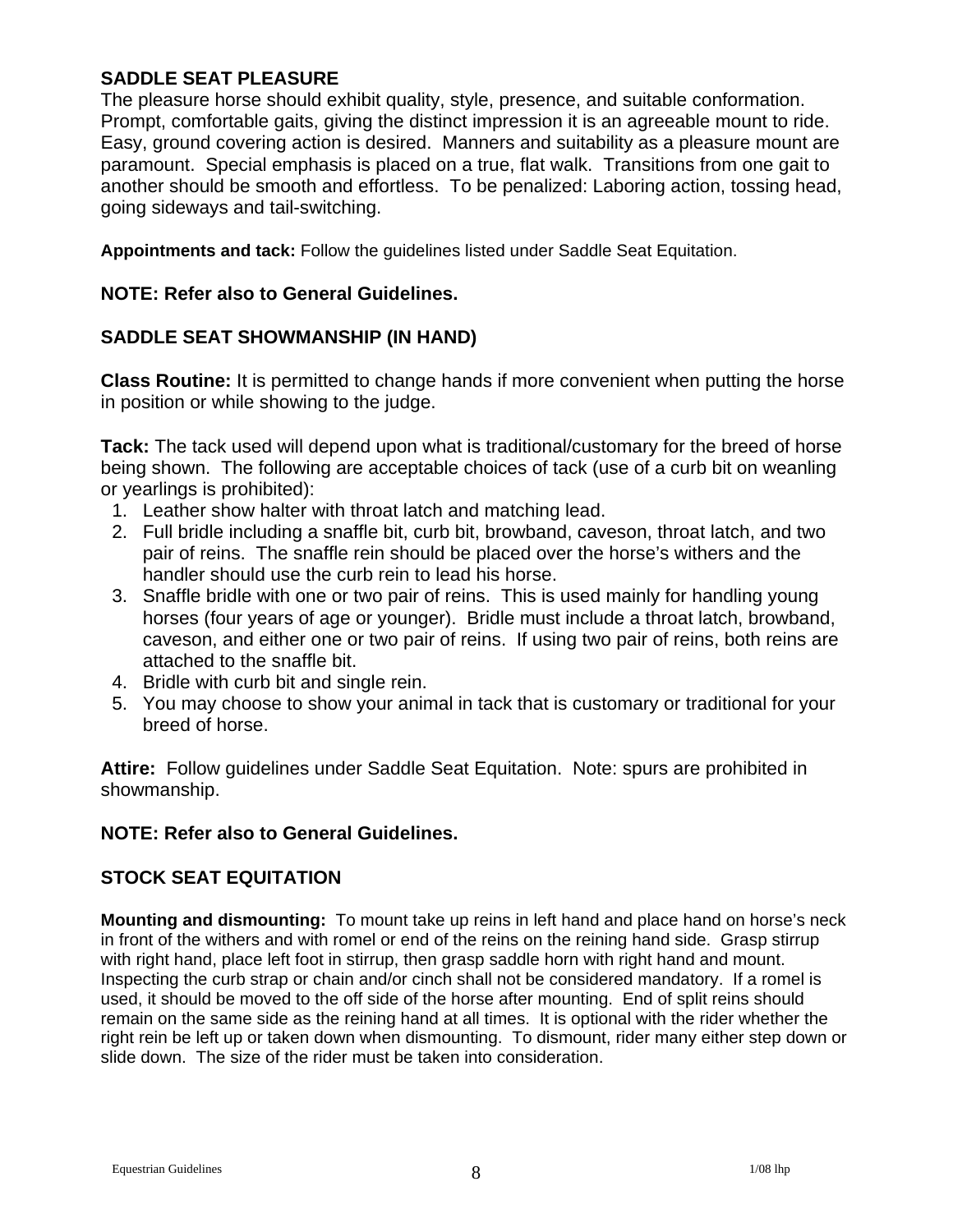**Hands:** In repose, arms are in a straight line with the body, the one holding reins bent at elbow. Only one hand is to be used for reining and hands shall not be changed. Hand to be around reins. When ends of split reins fall on reining hand side, one finger between reins permitted. When using romel, no finger between reins is allowed. The position of the hand not being used for reining is optional but it should be kept free of the horse and equipment and held in a relaxed manner with the rider's body straight at all times. Rider can hold romel to adjust the position of the reins, provided it is held at least 16 inches from the reining hand. Hand to be above horn and as near to it as possible. Riders hands should show sympathy, adaptability and control. In cases where a junior horse or pony (5 years and under) is shown with snaffle bit (no shanks) or bosal, the animal must be shown with both hands on reins. The rider's hands should be carried near the pommel and not further than 4" out on either side.

**Basic position:** The rider should sit the saddle with knees slightly bent so that shoulder, hip and heel form a straight line. The stirrup should be just short enough to allow heels to be lower than toes. Body always should appear comfortable, relaxed and flexible. Feet should be placed in the stirrups with weight on the ball of the foot. Consideration, however, should be given to the width of the stirrups, which vary on Western saddles. If stirrups are wide, the foot may have the appearance of being "home" when, in reality, the weight is properly carried on the ball of the foot.

**Position in motion:** Rider should sit to jog and not post. At the lope, rider should be close to saddle. All movements of horse should be governed by the use of subtle aids.

**Appointments - Personal:** Spurs, chaps, sweaters, coats and vests are optional. Hair must be neat and securely fastened if long, so as not to cover rider's number. Judges may penalize contestants who do not conform.

**Tack:** The saddle should fit the rider. It may be slick or swelled fork, have a high or low cantle but must definitely be sized to the rider. Nothing that would prevent the stirrups from hanging freely shall be added or deleted from a standard western saddle.

There shall be no discrimination against any standard western bit. Horses or ponies, 5 and under, may use a snaffle bit (no shanks) or bosal (twisted wire snaffles are PROHIBITTED).

Curb chains may be used but must be at least  $\frac{1}{2}$ " in width and lie flat against the jaws of the horse. No wire, metal or rawhide device is permissible in conjunction with or as a part of the leather chin strap which must be at least ½" wide. Mechanical hackamore, tie-downs, running martingales and draw reins are prohibited. If closed reins are used, hobbles must be carried attached below cantle on near side of saddle. Cavesson-type nosebands are prohibited. If a lariat or reata is carried, it must be attached to the fork of the saddle. Silver equipment may be used but shall not be given preference over good working equipment. The use of shoes, other than standard horse shoes, is discouraged and may be penalized by the judge.

**Class routine:** All riders will perform pattern work as specified by the judge. Due to the difficulty of properly fitting tack, riders shall not be asked to change horses. Riders will be called back for rail work at the discretion of the judge. As directed, the rider may be called to enter the ring at a walk or jog and are judged at a flat-footed four beat walk, two beat jog and a three beat lope. They may be worked both ways of the ring and must always be on the correct lead. The order to reverse must be executed by turning away from the rail.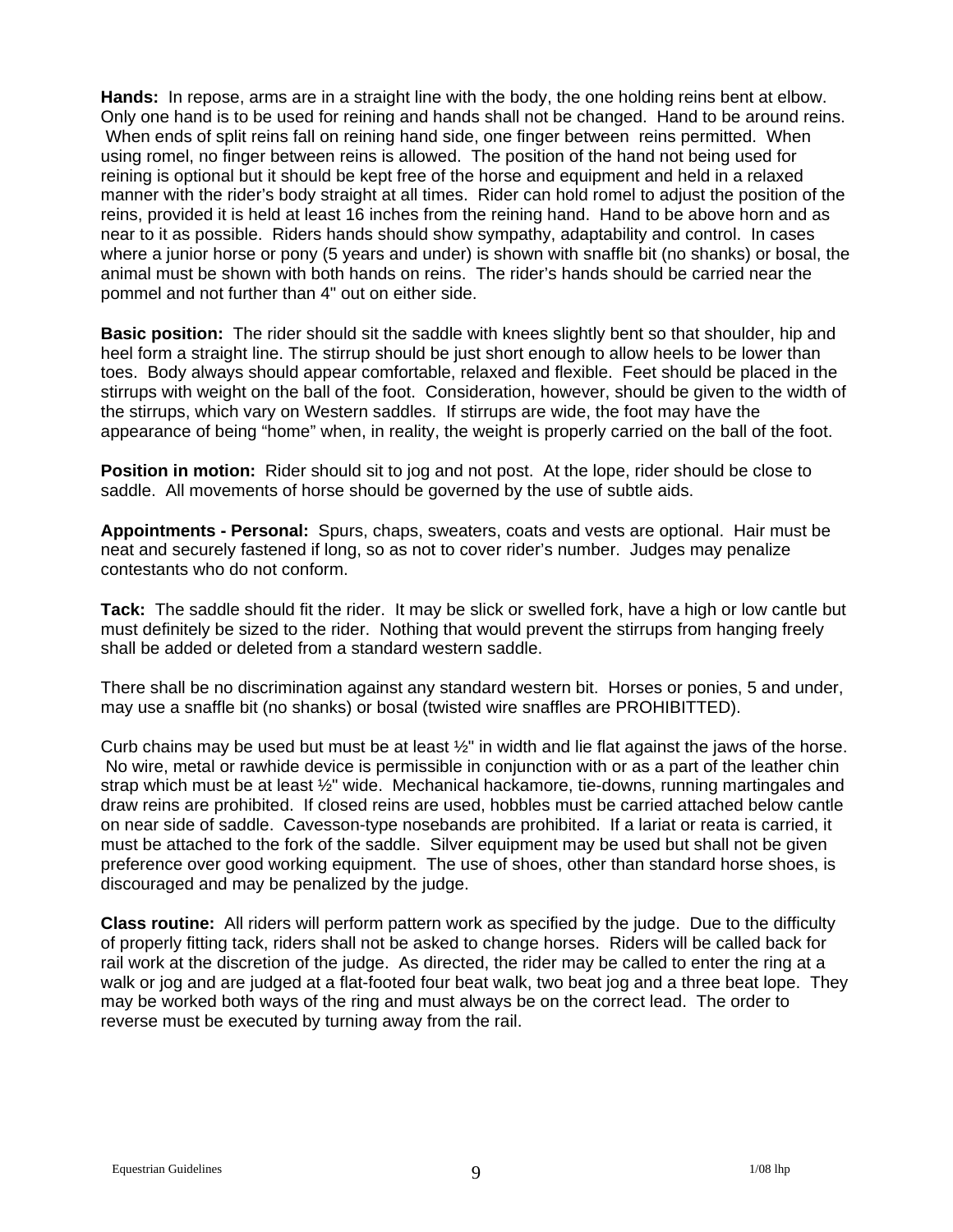Tests from which judges may choose:

- 1. Back.
- 2. Figure eight at the jog.
- 3. Lope and stop.
- 4. Figure eight at the lope on correct lead, demonstrating simple change of leads. (This is a change whereby the horse is brought back into a walk or jog and restarted into a lope on the opposite lead).
- 5. Ride without stirrups.
- 6. Figure eight at lope on correct lead, demonstrating a flying change of lead.
- 7. Change leads down center of ring, demonstrating simple change of leads.
- 8. 360 degree turn.

NOTE: Time limits, determined and announced at show, will be enforced for all equitation patterns.

# **NOTE: Refer also to General Guidelines.**

# **WESTERN PLEASURE**

**Appointments and tack:** Follow the guidelines listed under Stock Seat Equitation. **NOTE: Refer also to General Guidelines.** 

# **WESTERN SHOWMANSHIP**

**Tack:** The show halter should be clean, properly adjusted, fitted and suitable for breed standards.

**Attire:** See Stock Seat Equitation - note: spurs are prohibited in showmanship classes.

**NOTE: Refer also to General Guidelines.** 

# **GENERAL DRIVING GUIDELINES - applies to all driving classes.**

#### **The horse/pony must be attended at all times. Driver must be on the seat with lines in hand or a header must be holding the horse/pony.**

**Harness:** (see class descriptions for additional requirements.**)** 

Harness must be clean, properly fitted, in good repair and suitable to the vehicle. A full collar or breast collar harness, bridle with blinkers, throat latch, and a bit (snaffle/ Liverpool, Buxton, elbow or other standard driving bit) is required. If a curb chain is used, the chain must be at lease ½" in width and lay flat against the jaw. Over check or side check (with or without a check bit) is optional. Bridles should fit snugly to prevent catching on a vehicle or othe pieces of harness. Hand hold on the reins are NOT permitted. **Under no conditions shall a bridle and/or reins be removed from the horse while it is put to the cart/vehicle.** Breeching or thimbles (or other accepted means of braking) is required. Exhibitors should be aware of the proper and safe procedure when putting a horse to vehicle.

# **Personal Attire and Appointments:**

**Required:** Clothing for drivers and headers/grooms must be conservative, neat and clean. Correctly fitted SEI approved safety helmet, with harness securely fastened, must be worn (optional for headers/grooms)**.** Dress should conform to the type of vehicle, (casual or sporty attire for a sport or natural finish vehicle, formal attire for a more formal vehicle). Gentlemen shall be attired in a dress shirt with slacks/khakis or suit. Ladies shall be attired in long-sleeved blouse with high neckline, slack suit, dress suit, long skirt, or appropriate dress (with high neckline and hem below the knee when at a seated position). Drivers must wear boots or shoes with a distinguisable heel (no higher than two inches).

**Optional:** Gloves (should match turn out), tie, apron/lap robe. Coasts or jackets for Gentlemen.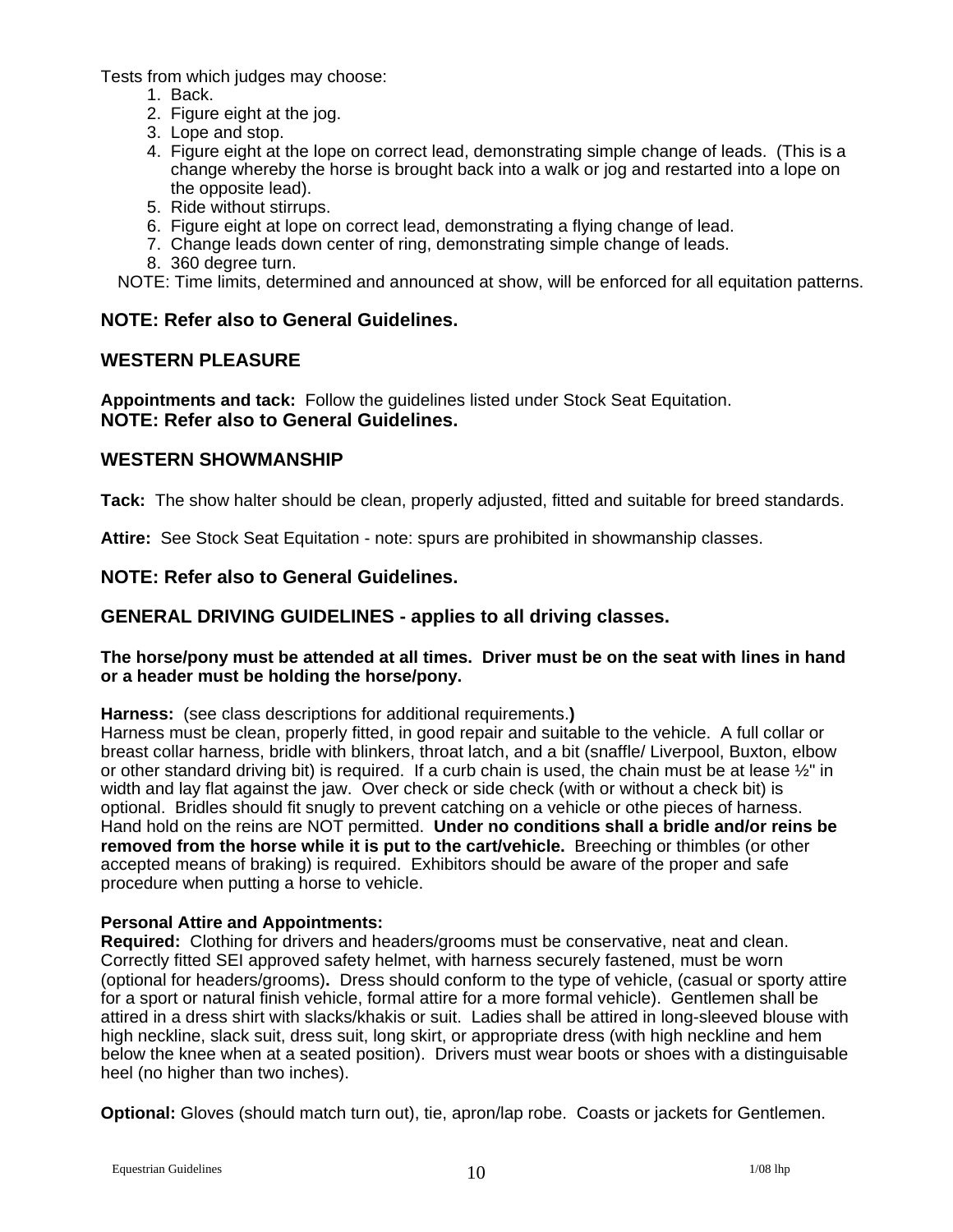**Prohibited:** Period costumes, short sleeves, short skirts or dresses, bare shoulders, exposed midriff or low -cut shirts, sweatshirts, open toed shoes, sandals, tennis shoes, clogs.

Adjustments to tack and attire are permitted for medical reasons, provided the show management is notified prior to the class.

**Use of Whip:** An appropriate driving whip shall be carried in the driver's hand at all times in the ring. The thong on the whip must be long enough to reach the shoulder of the horse/pony. The whip is held in the right hand within the frame of the vehicle, at the most comfortable balance. The whip is only a method of communication with **t**he horse/pony. At no time should it interfere with another driver. Use of reins as a whip is prohibited. A person who is unable to carry a whip may obtain special permission from show management. The whip salute is used to acknowledge the judge at the start and finish of an individual test. The whip salute is performed in one of the following ways:

- a. Move the whip, held in the right hand, to a vertical position, the butt end even with the face.
- b. Move the whip, held in the right hand, to a position parallel with the ground, the handle before the face.

**Header/Groom:** A header/groom is permitted in hte ring dring the line up, but must be properly attired, including a hat or helmet (see Personal Attire and Appointments). Those not conforming may be placed accordingly. The header/groom is permitted to stand two-three paces in front of the horse/pony and can give assistance to ensure driver safety. The header/groom should step back as the judge approaches.

#### **Description of Gaits:**

**Walk:** A free, regular and unconstrained walk of moderate extension is ideal. The horse should walk energetically, but calmly, with even and determined pace. The walk is a four beat gait. **Slow Trot:** The horse should maintain forward impulsion while showing submission to the bit. It is a slower and more collected trot. However, the horse should show a willingness to be driven on the bit while maintaining a steady cadence.

**Working Trot:** This is the pace between the strong and the slow trot, exhibiting more roundness than the strong trot. The horse goes forward freely. And straight; engaging the hind legs with good hock action; on a taut but light rein; the position being balanced and unconstrained. The steps should be as even as possible. The hind feet touch the ground in the footprints of the fore feet. The degree of energy and impulsion displayed denotes clearly the degree of suppleness and balance of the horse.

**Strong Trot:** This is a clear, but not excessive, increase in pace and lengthening of stride wile remaining well balanced and showing appropriate lateral flexion on turns. Light contact to be maintained. Excessive speed will be penalized.

**Halt:** Horse and vehicle should be brought to a complete square stop without abruptness or veering. At the halt, horse should remain attentive, motionless and straight with the weight evenly distributed over all four legs and be ready to move off at the slightest indication from the driver. **Rein Back:** Backward movement in which the legs are raised and set down simultaneously in diagonal pairs with the hind legs remaining will in line. To be performed in two parts: A) Horse must move backward at least four steps in an unhurried manner with the head flexed and straight, pushing the vehicle back evenly in a straight line. The driver should use quiet aids and light contact. B) Move forward willingly to former position using the same quiet aids.

**Class Routine:** (See class description for additional requirements). Exhibitors should keep passing to a minimum. If you need to pass, do so with caution. The reverse shall be done across the ring on the diagonal as directed by a ring steward. The judge may call for the reverse at a walk or slow trot with safety being the primary concern. Horses are to stand quietly and back readily. Judge must eliminate from competition an unsafe or excessively noisy vehicle or unruly horse. Horses may not circle to obtain position on the rail.

It is permissible to talk to the horse/pony in a subdued tone of voice. Clucks for starting, "walk", "trot" and "whoa" are acceptable terms. Driver is not permitted to shout, whistle or talk loudly to the horse/pony.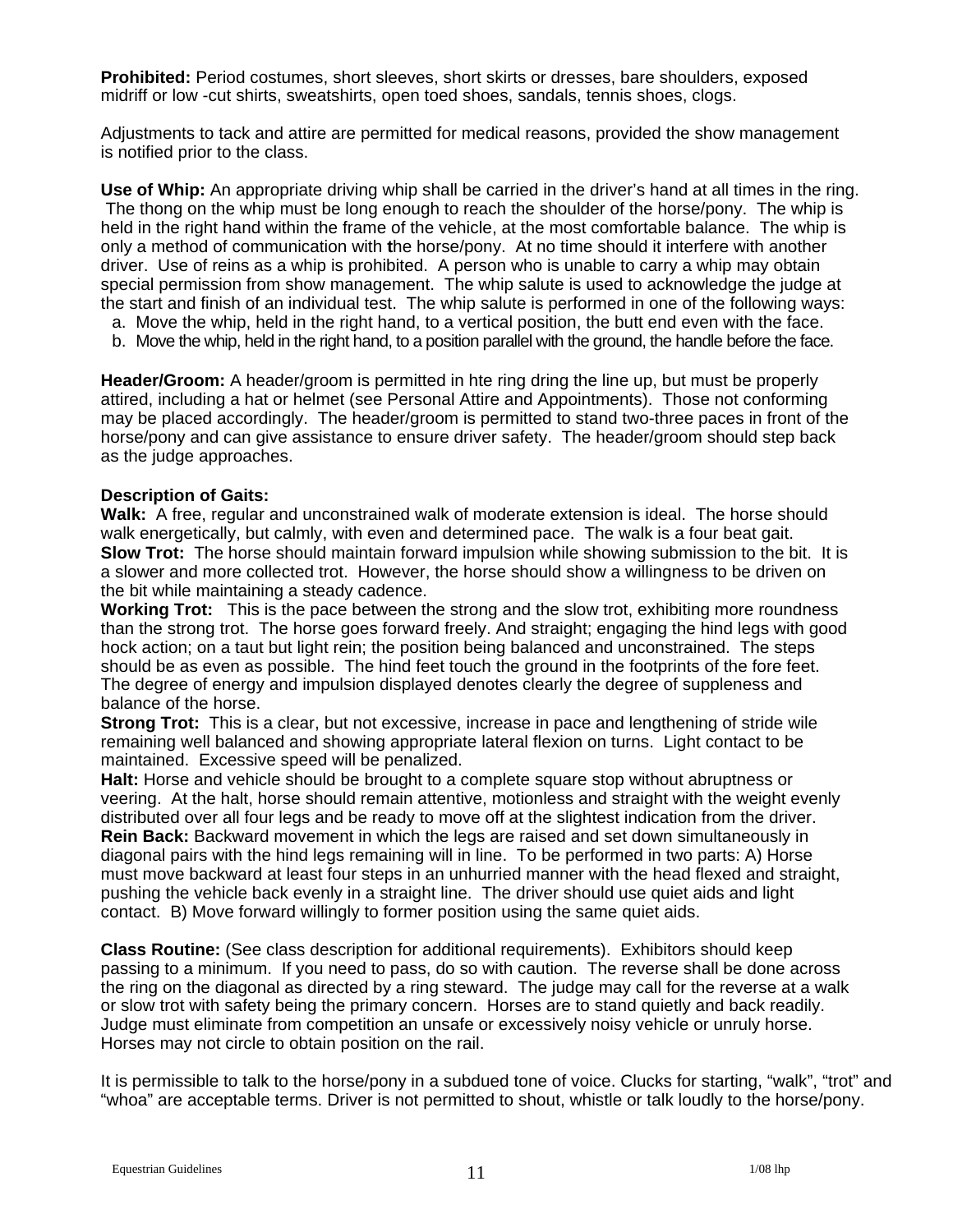# **DRAFT TYPE HORSE OR PONY - PLEASURE DRIVING**

See General Driving Guidelines for additional information. Emphasis of judging is to be on horse's manners, way of going, presence, and quality.

**Harness:** Horse/pony may be shown with either breeching or cart harness with crupper.

**Vehicle:** Vehicle should be a two wheeled cart suitable for a draft type horse/pony. The exhibitor is the only person permitted in the cart (except for approved medical reasons).

**Class Routine:** Enter the ring to the right at a slow trot. To be exhibited both ways of the ring at a walk, slow trot, and working trot. (See description of gaits under General Driving Guidelines.) Horses may not circle to obtain position on the rail.

# **DRAFT TYPE HORSE OR PONY SHOWMANSHIP**

Horses are to be clipped and fitted according to breed standards.

**Tack:** The horse should be shown in a leather show halter, rope show halter or a clean halter and lead. A show stick, approximately 3/4 to 1" in diameter and 14" long, used for a setting up the horse is optional. No whip or whip person is allowed.

**Attire:** Clothing must be clean and neat. Dress shirt and slacks with a belt is preferred. Hard soled boots or shoes must be worn. Hair should be neat and contained. Hats, gloves, tiw and coats are optional. (Shorts, skirts, sleeveless shirts or tank tops, farm names or personal exhibitor identification are not allowed.)

#### **Posing:**

- 1. Draft showmanship participants do not switch sides of horse as judge moves around them, but they should be aware of the judge at all times.
- 2. When posing the horse, switch lead to the left hand (this allows the exhibitor to use a show stick or the right hand to set up the horse).
- 3. Your horse should set up quickly and stand properly.
- 4. After the horse is set up the handler remains at the horse's shoulder, never turning their back to the horse.

**Patterns:** One pattern is used. Walk from the line up towards the judge, continue walking in a straight line away from the judge a few steps, pick up the trot. Walk a small circle, walk a few steps toward the judge, trot back to the judge. Stop and pose your horse for inspection. Follwoing inspection trot away from the judge and return to the line up.

# **Diagram of Draft Horse Showmanship Competition**



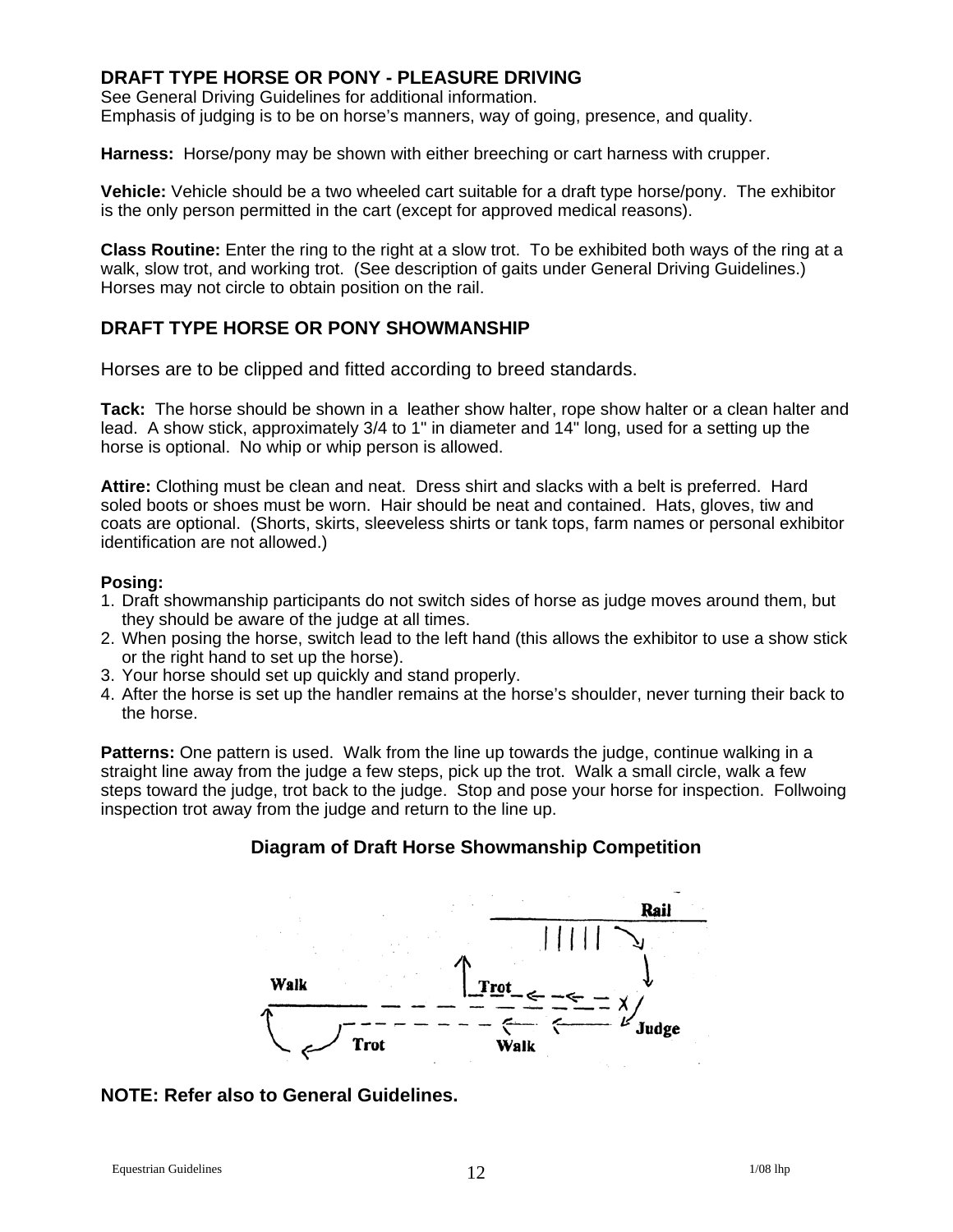# **PLEASURE DRIVING - LIGHT HORSE/PONY**

See General Driving Guidelines for additional information.

Horse/pony to be shown according to breed standards. To be judged 70% on performance, manners and way of going, 20% on condition and fit of harness, 10% on neatness of attire. The horse/pony should be well broke, with an easy-going pleasurable way.

Exhibitors should strive to present an "appropriate" (balanced and pleasing appearance of the combination of horse/pony and vehicle) turnout. Factors determining "appropriate" include compatible size, type and weight of horse/pony and vehicle. The way of going may also effect overall appearance: that is, a high-action horse/pony is more suitable to a formal vehicle, the lowgoing, ground covering horse/pony is more suitable to a road or country type vehicle.

**Harness:** A noseband or cavesson is required. (See also General Driving Guidelines: Harness)

**Vehicle:** To be shown in a two or four-wheeled, one horse/pony pleasure type vehicle, with seating for one or two people. The exhibitor is the only person permitted in the vehicle (except for valid medical reason). No stirrup type carts, chariots, buggies or sulkies allowed.

**Class Routine:** Enter the ring to the right at a working trot. Horse/pony may be exhibited both ways of the ring at a walk, slow trot, working trot and strong trot. (See description of gaits under General Driving Guidelines.)

# **REINSMANSHIP:**

See General Driving Guidelines for additional information.

The emphasis in judging is to show the exhibitor's skill and expertise in handling the driving animal. To be judged 75% on handling of reins and whip, control, posture, and overall appearance of driver, 25% on condition and proper fit of harness and vehicle and neatness of attire. This class is comparable to an equitation riding class.

**Harness and Vehicle:** Follow guidelines listed under Pleasure Driving - Light Horse/Pony or Draft Horse/Pony.

**Class Routine:** Enter the ring to the right at a working trot. To be exhibited both ways of the ring, at a walk, slow trot, working trot and strong trot. Draft horses will not be required to perform a strong trot. (See description of gaits under General Driving Guidelines.) Drivers shall be required to rein back. Drivers may be asked to execute a figure eight; two exact circles of equal size, joined at the center of the eight with the horse/pony straightening an instant before changing direction at the center of the figure (see diagram listed under Hunt Seat Equitation, page 5) and perform any other appropriate tests called for by the judge. The driver should be seated comfortably on the seat, so as to be relaxed and effective. Either one or two-handed method of driving is acceptable. The elbows and arms should be close to the body, with a steady hand enabling a consistent "feel" with the horse/pony's mouth. Horses may not circle to obtain a position on the rail.

# **OBSTACLE DRIVING - DRIVER'S CHOICE**

See General Driving Guidelines for additional information.

The emphasis in judging is to show the exhibitor's skill and expertise in handling the driving animal through a variety of obstacles.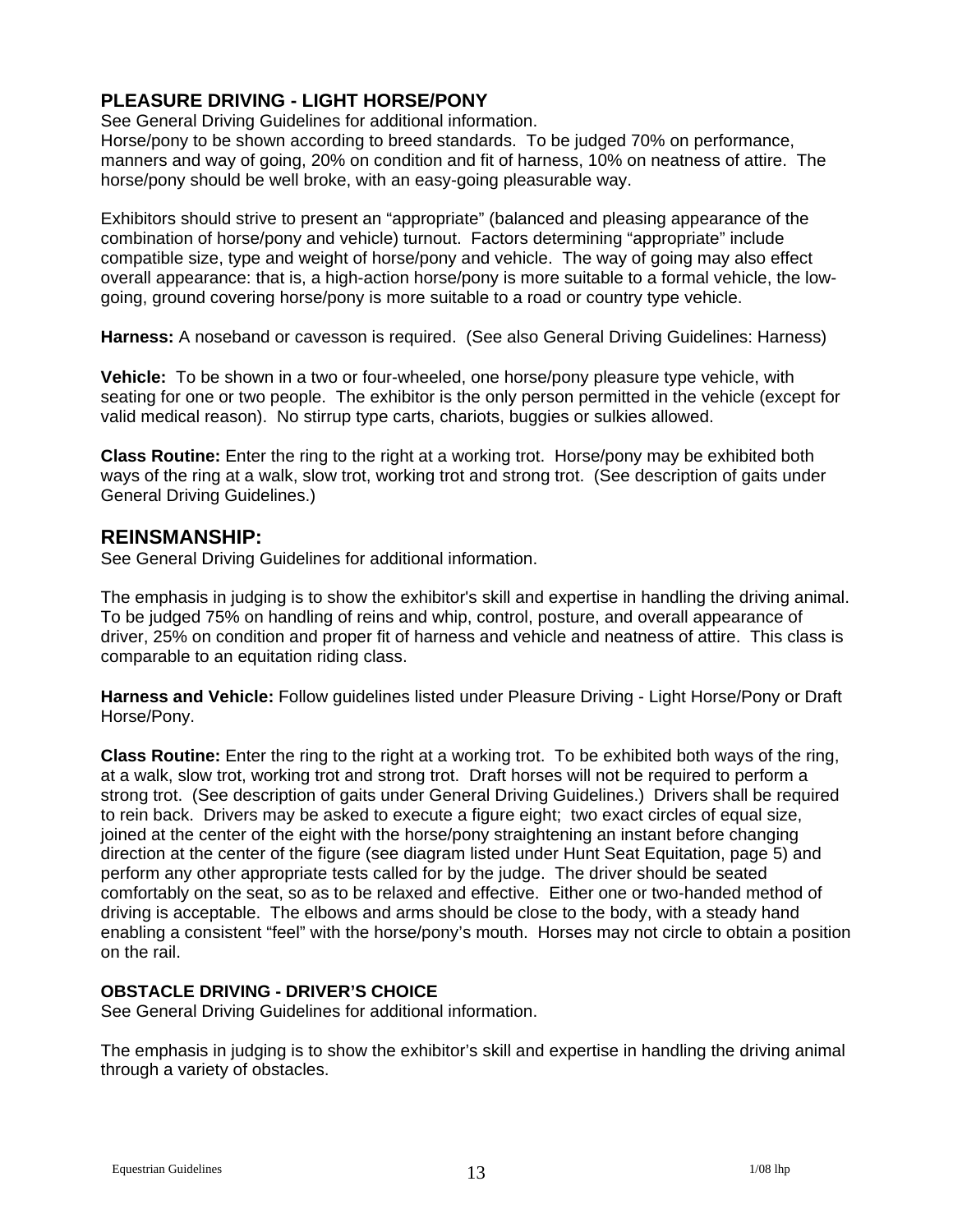**Class Routine:** The course will consist of unnumbered obstacles, each carrying a specific point value based on degree of difficulty.Each driver will have a 2 (two) minute time limit to negotiate as many obstacles as possible. Each driver attempts to obtain the highest score within the time allotted.

**Personal Attire and Appointments, Harness, Vehicle, Use of Whip and Header/Groom:**  Follow guidelines listed under Pleasure Driving - Ligh Horse/Pony or Draft Horse/Pony Guidelines. Drivers must dress appropriately when competing in any driving class, including obstacles.

**Class routine:** When the starting signal is given the driver will have one minute to pass through the start markers. (Drivers who do not wait for the start signal or do not pass through the start markers within the one minute time will be disqualified.) After passing through the starting line the driver may drive through the obstacles in any order, from any direction. Each obstacle may be driven twice, but not in succession. (If driven a third time no points will be awarded.) No obstacle may be re-driven once it has been disturbed, with the exception of obstacles which are designed to be knocked down. No points will be given for an incorrectly completed obstacle. (If the obstacle is incorrectly driven, but not disturbed, it may be attempted again.)

Repeating an obstacle is permitted if the horse should refuse an obstacle, or run out, without disturbing it. The driver may elect not to attempt it and may drive to another obstacle without penalty. The obstacle may be attempted later, and if correctly driven, the appropriate points will be awarded.

A signal will sound at the end of allowed time and the driver must exit through the finish markers. When the driver passes through the finish markers the total time on the course will be recorded. **In case of a point tie the finish time will be used to break the tie.** If the signal sounds when the competitor is committed to an obstacle the competitor may complete the obstacle and receive the appropriate points, then proceed through the finish markers. (Whether or not the competitor was committed to the last obstacle at the signal will be left to the judge's discretion.)

Placings are determined on a high score basis. Finish time will be used to break a tie. If a tie occurs in both points and time, the winner will be decided by a drive off.

#### **Penalties:**

| 1. Knocking over start or finish markers<br>2. Break to Canter: | 5 seconds   |
|-----------------------------------------------------------------|-------------|
| <b>First Break</b>                                              | 5 seconds   |
| Second Break                                                    | 5 seconds   |
| <b>Third Break</b>                                              | 5 seconds   |
| <b>Fourth Break</b>                                             | 5 seconds   |
| <b>Prolonged Canter</b>                                         | Elimination |
|                                                                 |             |

**Note:** If a tack failure occurs exhibitor must fix it if a safety issue is involved (time does not stop). Other tack failures will result in elimination.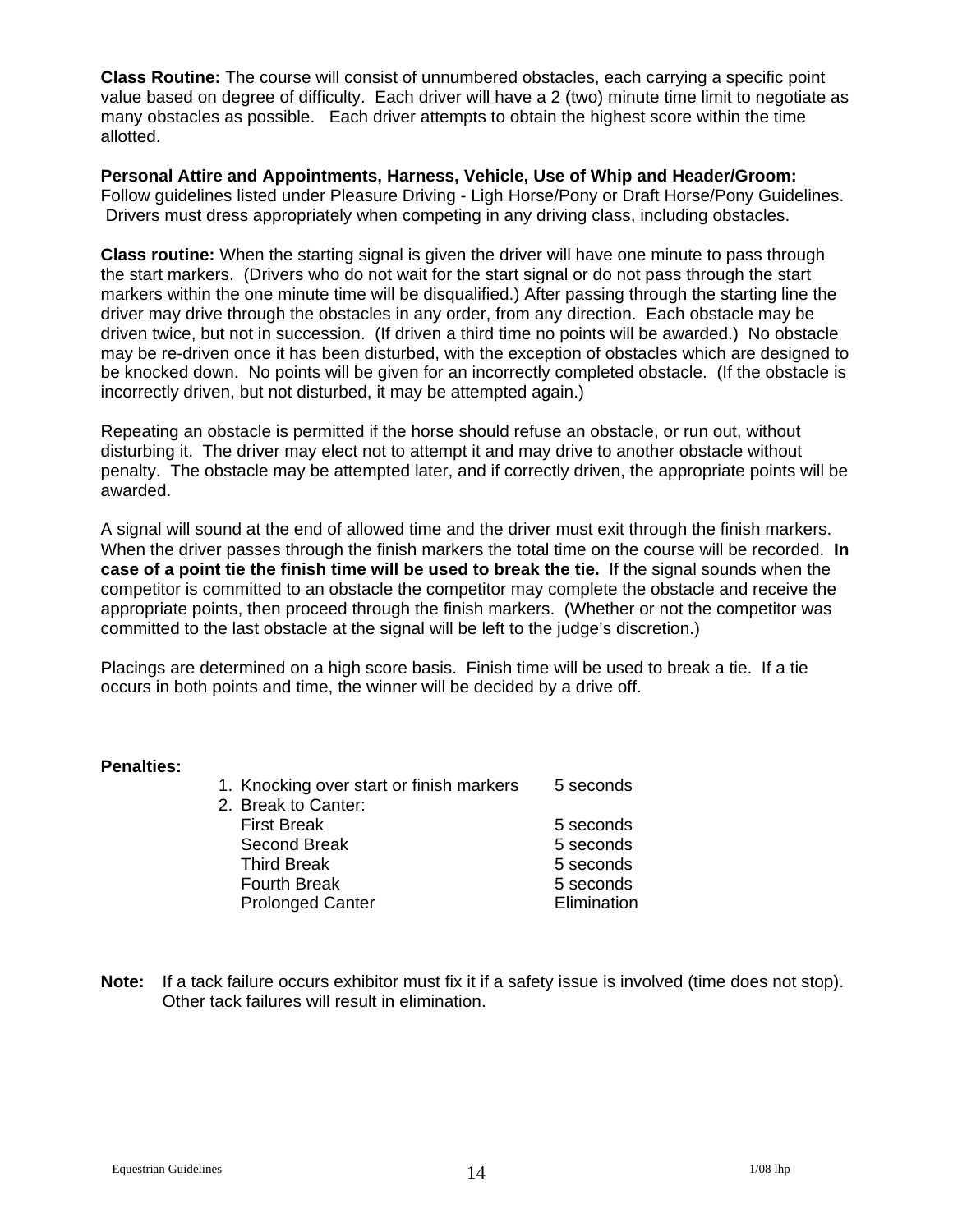# **Obstacle Driving - Driver's Choice Approved Obstacles**

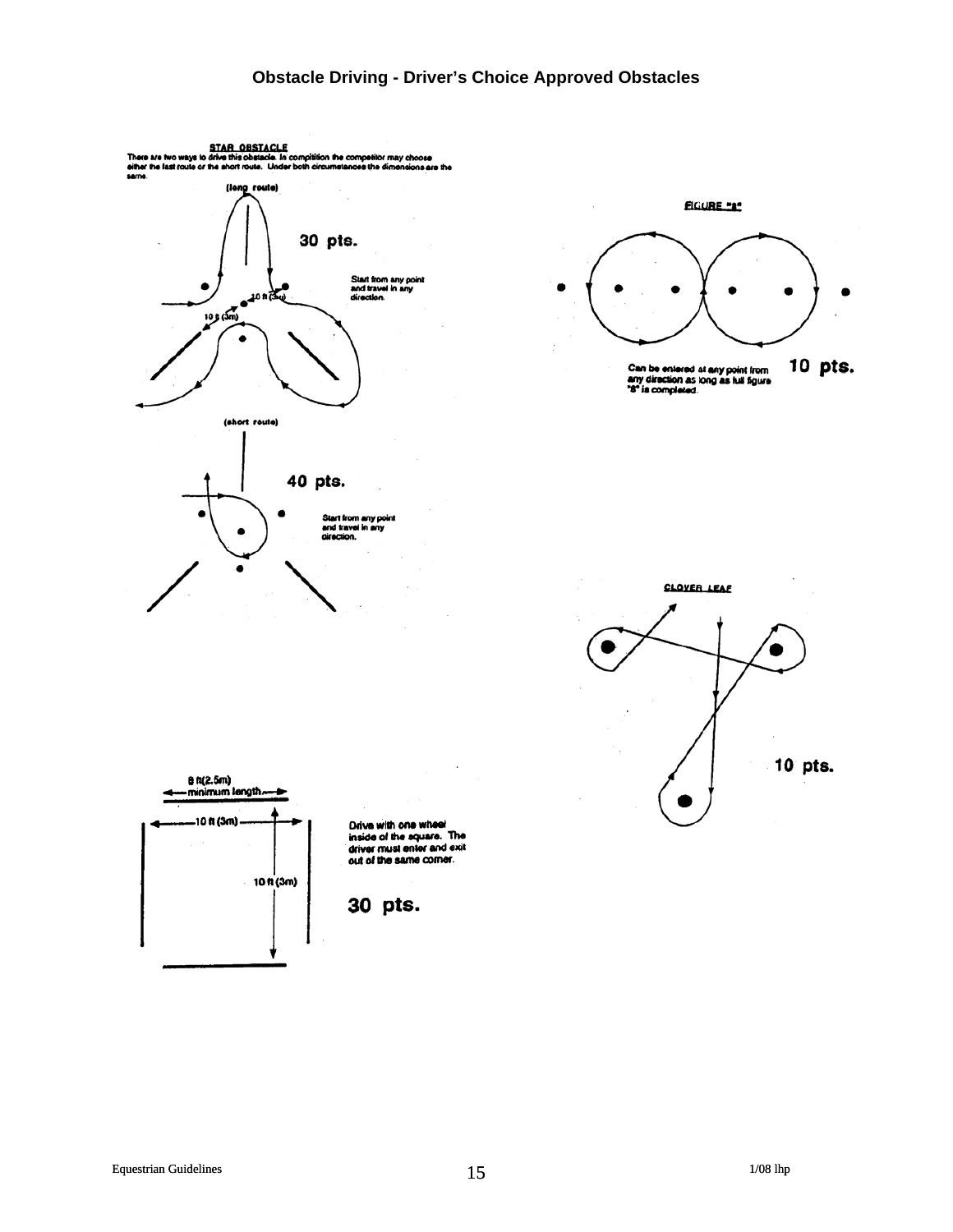# **Obstacle Driving - Driver's Choice Approved Obstacles**









"U" OBSTACLES





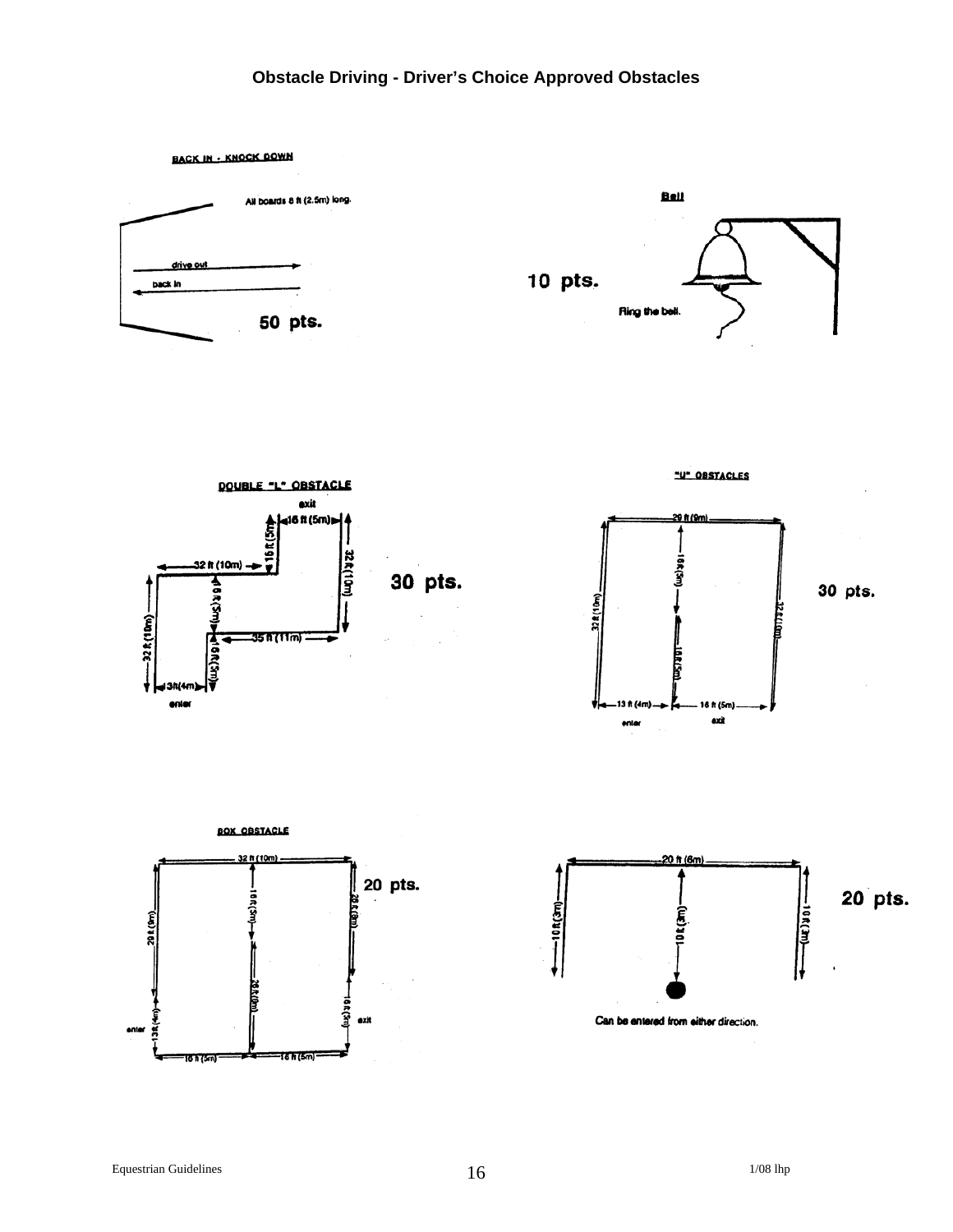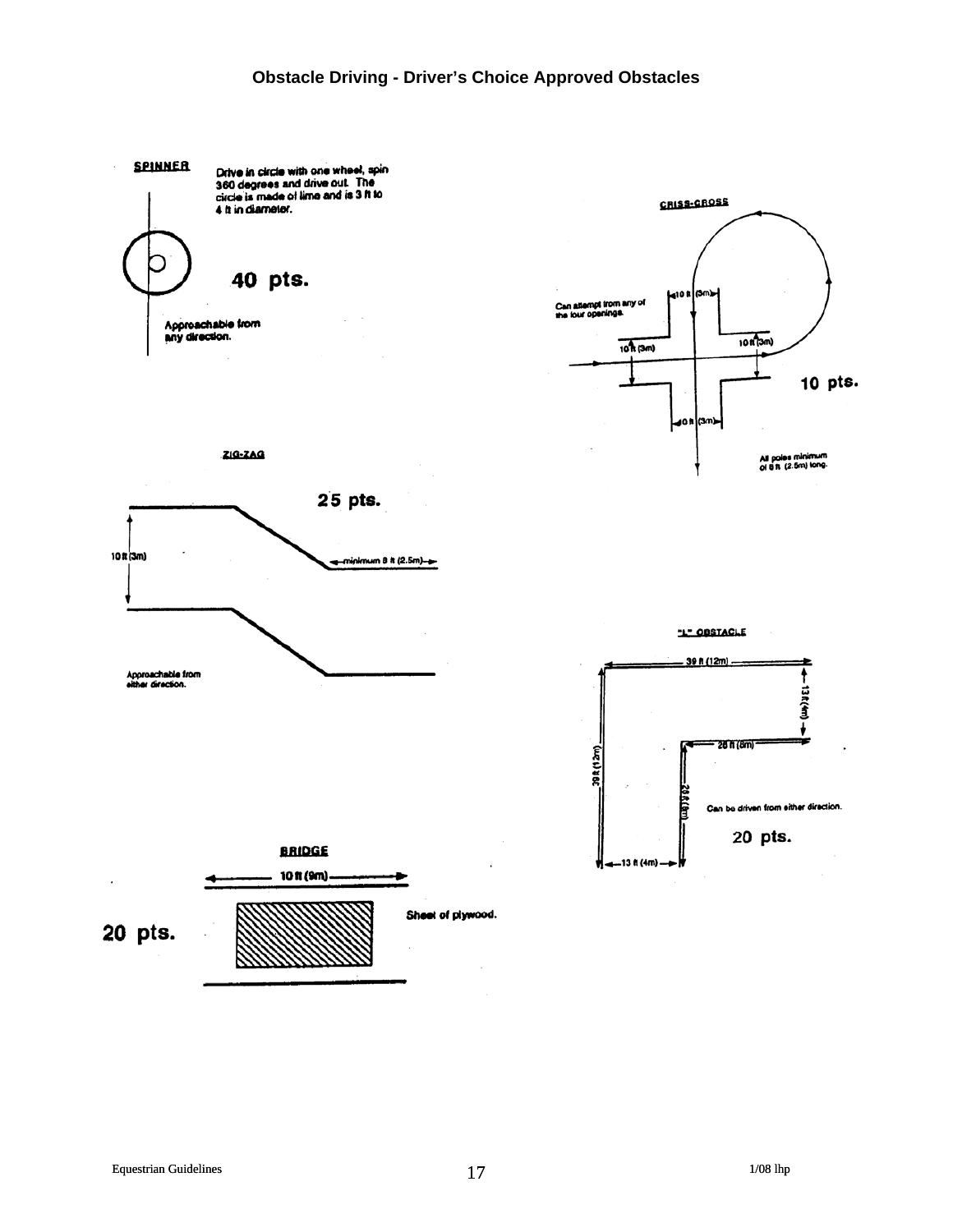# **Obstacle Driving - Driver's Choice Approved Obstacles**

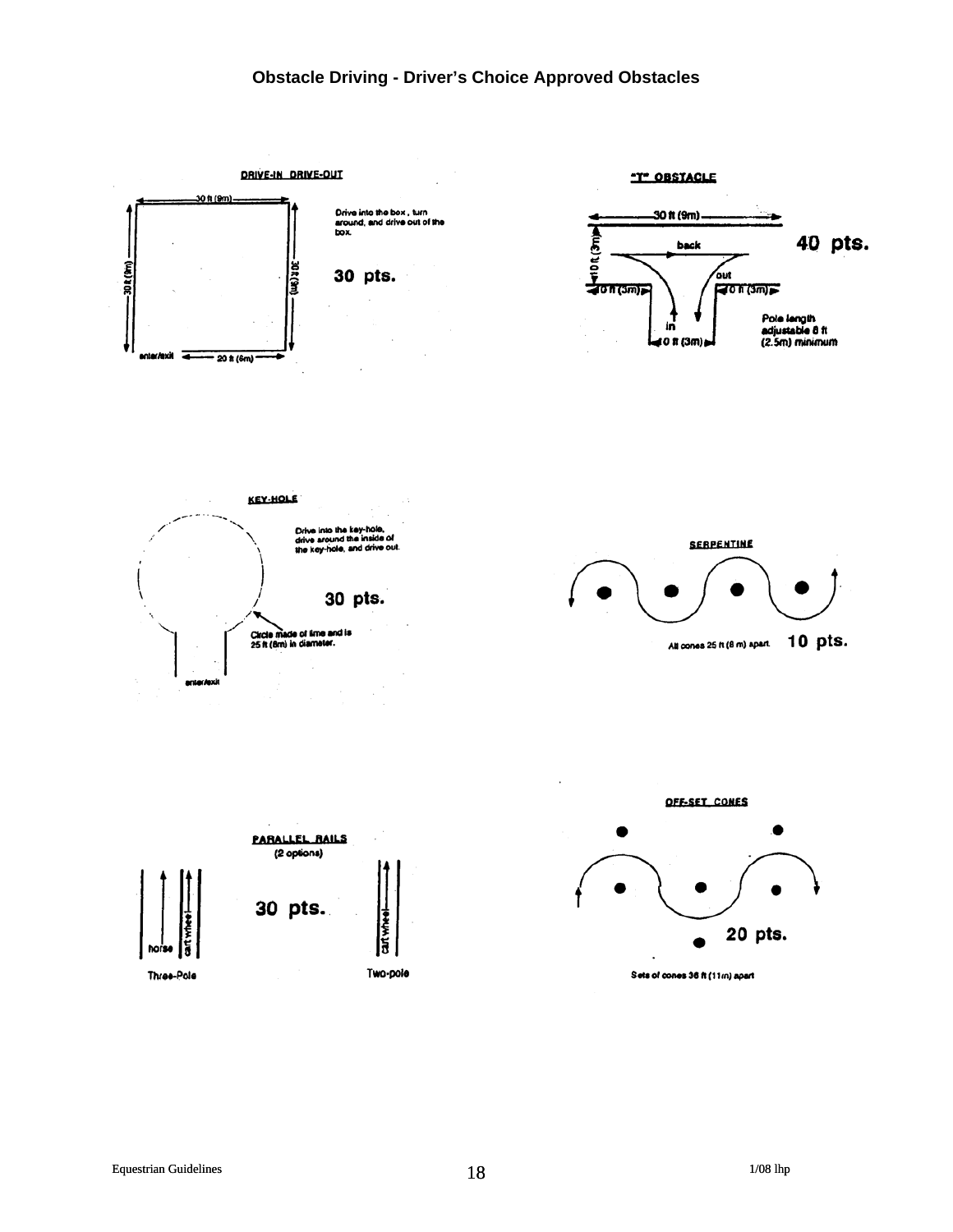# **TRAIL CLASS**

This class is open to Western, Hunter, or Saddle Seat style of riding. You must ride your horse in accordance with specific discipline (English riders must post to the trot, Western riders using a curb *(leverage/shank)* bit are not allowed to use two hands on the reins, etc.). Exhibitor may show either horse or pony.

**Attire/tack:** The attire and tack must be appropriate per style of riding. SEI approved safety helmet, with chin strap fastened MUST be worn in trail class. (Follow recommendations listed under Hunter Seat Equitation, Saddle Seat Equitation or Stock Seat Equitation.)

**Class Routine:** Each exhibitor will individually execute course. A course diagram will be posted at least one hour before class is to begin. The diagram will indicate obstacles, path to be ridden, and the gait the horse will take between obstacles. No horse may enter the trail course area until the course and judge are ready. However, riders may be permitted to inspect the course on foot prior to the commencement of the class at management's discretion.

**Course Requirements:** Course to include a minimum of six obstacles separately or combined. Care in preparing the course should be exercised to prevent a direct advantage to either a small or large horse. Course should include a jog and a lope of suitable duration to determine the way of going. Horses to be penalized for any unnecessary delay when approaching an obstacle.

Judges are encouraged to advance on to next obstacle, any horse taking excessive time at an obstacle. After enough horses have completed the course for the ribbons being awarded, any horse with a major fault may be eliminated at the judge's discretion.

The following will result in a no score on a particular obstacle, but does not mean disqualification from the class: Taking an obstacle in the wrong direction.

> Negotiating an obstacle from the wrong side. Skipping an obstacle unless directed by the judge. Negotiating obstacles in the wrong sequence.

# **Recommended Obstacles:**

- 1. Opening , passing through, and closing gate
- 2. Ride over at least four logs, poles, or simulated brush. These can be in a straight line, curved, zigzagged, or raised.
- 3. Backing obstacles to be spaced a minimum of 28". (If elevated, 30" spacing is required.)

# **Optional Obstacles:** 1. PVC pipe or wood poles.

- 2. Ride over a bridge (with any obstacle on or under the bridge). Suggested minimum width 36" and at least 6' long.
- 3. Carry an object from one part of the arena to another (slicker, pail, halter, etc.).
- 4. Riding through water.
- 5. Running down into a ditch without lunging or jumping.
- 6. Side passing.
- 7. Mounting and dismounting from either side.
- 8. Jumping (not to exceed 12").
- 9. Ground ties.
- 10. Any other safe and reasonable conditions encountered along the trail.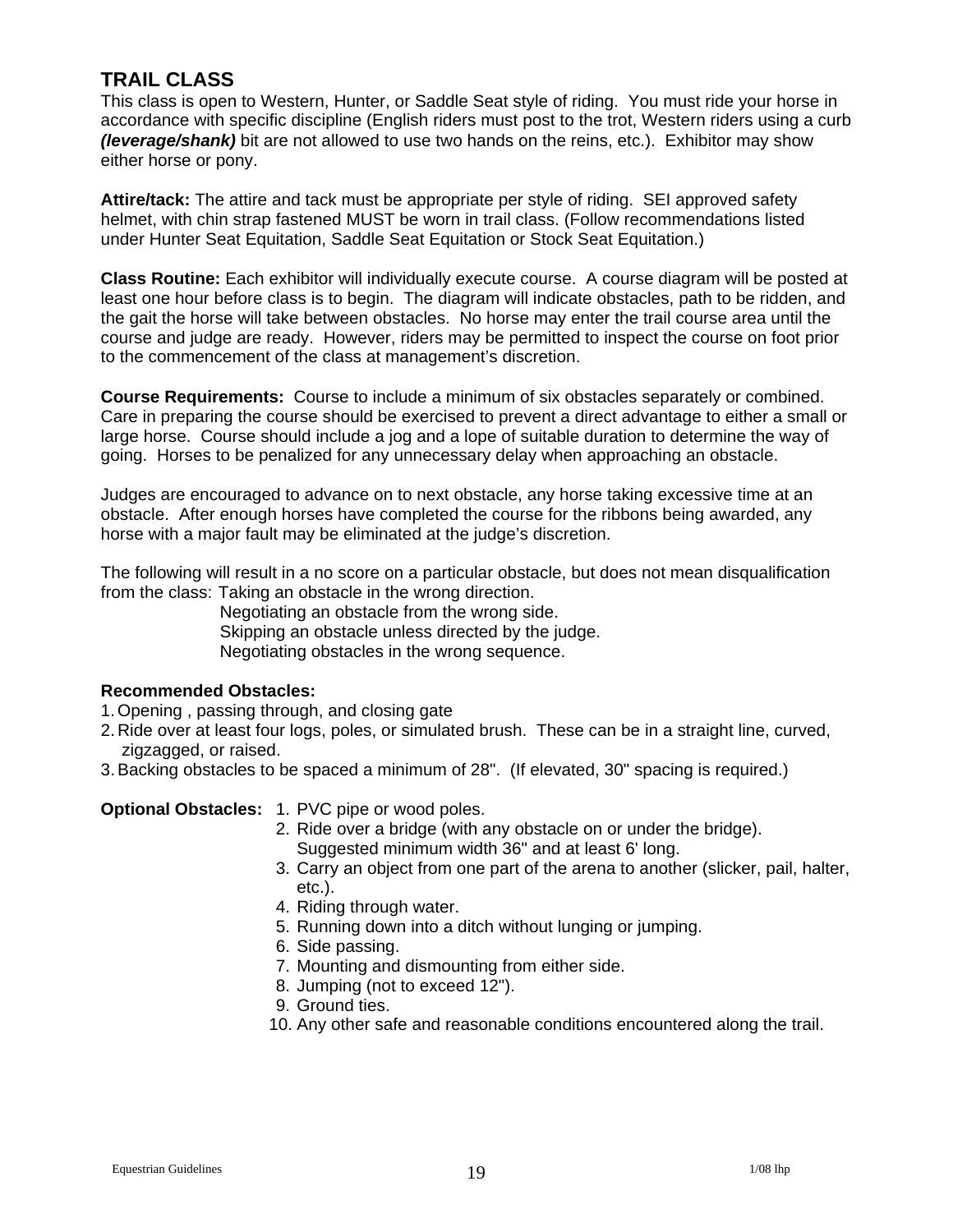**Unacceptable Obstacles:** 1. Tires

- 2. Animals
- 3. Hides
- 4. Rocking or moving bridges
- 5. Water box with floating or moving parts
- 6. Flames, dry ice, fire extinguishers, etc.
- 7. Logs or poles elevated in such a manner that they would be permitted to roll

#### **Guide to Spacing Obstacles:**

- 1. Walk-over poles: 18, 20, 22, or 24 inches apart. (OR distance between poles can be staggered, such as 12, 24, 22 inches.)
- 2. Trot or jog over poles: 2'6" or 3'6" apart.
- 3. Canter or lope over poles: 6, 7, or 8 feet apart.
- 4. In and out jump at the lope: 12 feet between jumps.
- 5. Spread jump: 2'6" wide and no higher than 24". Also make a spread jump by laying 4 or 5 poles on the ground and spacing them 12 inches apart, thus making a 4' or 5' spread jump.
- 6. Back-through L: 28 to 30 inches wide.
- 7. Trot or jog through L: 3'6" to 4' wide.
- 8. Back-through L: 28 to 30 inches wide.

# **OBSTACLES**

| <b>Examples</b>                                                                                    | Good                                                                                          | <b>Minor Faults</b>                                                                                                                        | <b>Major Faults</b>                                                                                                             | <b>Elimination</b>                                                    |
|----------------------------------------------------------------------------------------------------|-----------------------------------------------------------------------------------------------|--------------------------------------------------------------------------------------------------------------------------------------------|---------------------------------------------------------------------------------------------------------------------------------|-----------------------------------------------------------------------|
| <b>CONTROL</b>                                                                                     |                                                                                               |                                                                                                                                            |                                                                                                                                 |                                                                       |
| -gates<br>-back<br>thru position<br>passes<br>-turns on<br>forehand<br>& quarters                  | -smooth<br>-good<br>-wide positions<br>to aids                                                | -slight touches<br>-slant side passes<br>elements<br>-side-responsive -slow response -stepping out of<br>-poor head position               | -knock down<br>of elevated<br>confining<br>elements<br>-losing gate<br>-fussiness and                                           | -off course<br>-cuing<br>horse in<br>front of<br>cinch                |
| -serpentine                                                                                        |                                                                                               |                                                                                                                                            | extreme tension<br>-Refusals                                                                                                    |                                                                       |
| <b>AGILITY</b>                                                                                     |                                                                                               |                                                                                                                                            |                                                                                                                                 |                                                                       |
| -jumps<br>-walk overs<br>-trot or<br>lope<br>-cavalettis<br>-bridge                                | -attentive<br>-careful<br>-willing<br>-low poll<br>-failure to stay<br>on center lines bridge | -slight touches<br>-poor jumping<br>form<br>-too hesitant<br>-off side of                                                                  | -knock downs<br>-refusals<br>-failure to<br>maintain gaits<br>cinch                                                             | -off course<br>-cuing<br>horse in<br>front of                         |
| <b>CALMNESS</b>                                                                                    |                                                                                               |                                                                                                                                            |                                                                                                                                 |                                                                       |
| -water<br>-plastic<br>-brush<br>-plants<br>-carrying<br>objects<br>-dally and<br>drag with<br>rope | -steady<br>going<br>-alert<br>-careful<br>but<br>willing<br>-low poll                         | -tense over or<br>through obstacle<br>-nervous when<br>carrying<br>objects or<br>working rope<br>working rope<br>-losing rope<br>-refusals | -jumping over<br>or stampeding<br>through obstacles<br>-spooking when<br>carrying<br>objects or<br>rope or<br>carried<br>object | -off course<br>-cuing<br>in front<br>of cinch<br>-running<br>off with |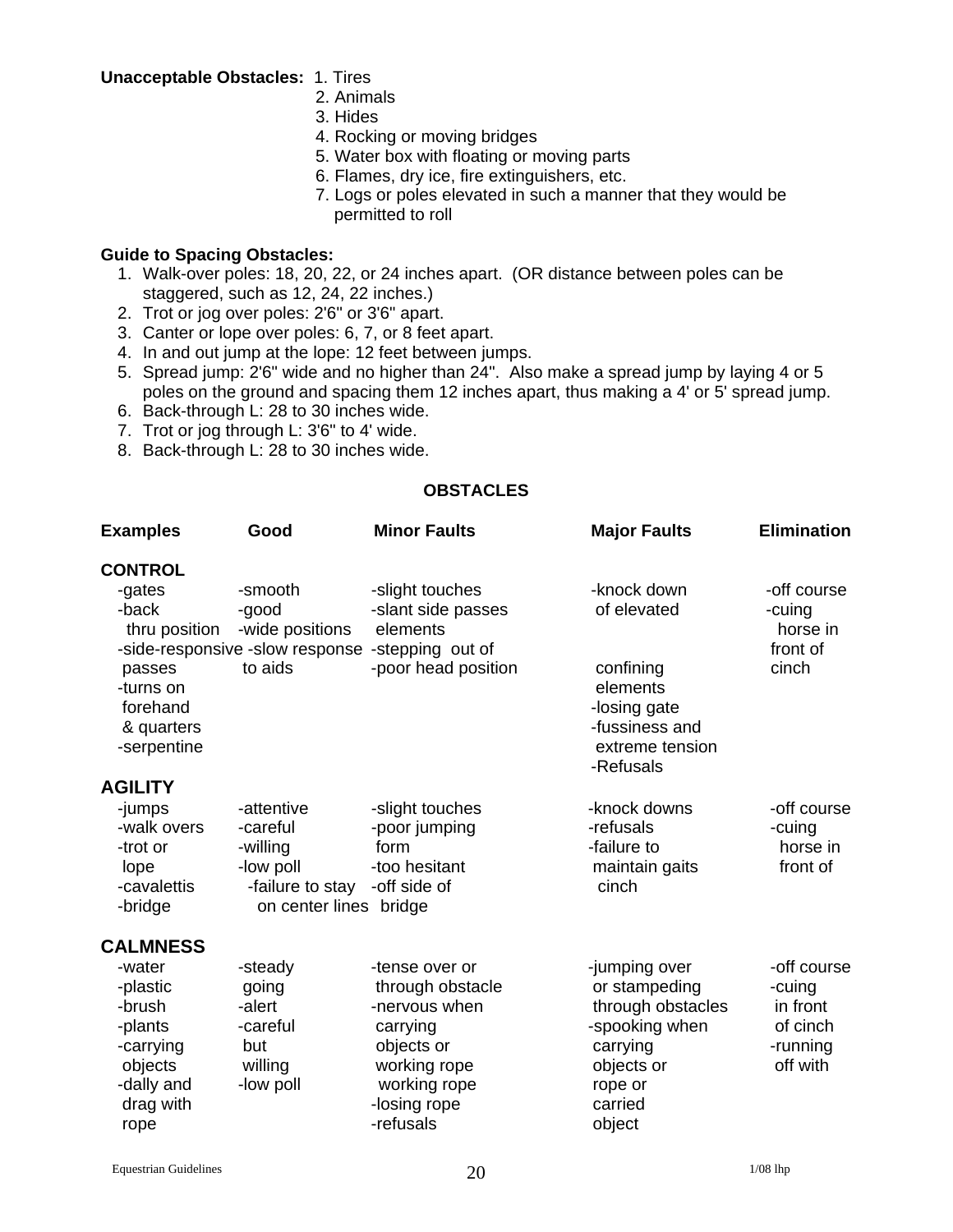# **THERAPEUTIC TRAIL CLASS**

This class is open to Western, Hunter, or Saddle Seat style of riding. You must ride your horse in accordance with specific discipline. Exhibitor may show either a horse or pony.

**Purpose:** The purpose of this class is to utilize equine oriented activities to contribute positively to the cognitive, physical, emotional and social well being of young people with disabilities, while adding to their involvement with their counties, district and state 4-H Horse or Horseless Horse programs. Equine activities can be adapted so people with physical, mental and psychological impairments can participate in sports activities with the horse.

**General:** Horses used for the therapeutic classes are not required to be owned, leased or managed by the exhibitor. Therapeutic riding horses may be used by more than one exhibitor for the same class.

**Eligibility Requirements:** Each competitor shall be an enrolled 4-H Horse or Horseless Horse member in good standing and ing grades 6 through 13. Exhibitor must have shown in a Therapeutic Trail class at their county qualifying show. Each competitor shall provide, at the time entry form is submitted, the following: (1) a doctor's signature stating the rider is allowed to participate in equine activities; (2) a statement from the therapeutic riding instructor or physical therapist the rider has worked with, indicating the lead length and number of side walkers required; and (3) written permission from the parent/guardian for participation in the show.

**Attire/tack:** Appropriate attire will include long pants, proper riding boots, a gait belt, an SEI and ASTM safety certified helmet and any other special equipment required to meet the needs of a disability. Each rider/horse team shall have a halter under the bridle, with a mandatory leader working with either a short lead (6 to 8 feet) or a long lead (12 to 20 foot lunge line), with one or two side walkers.

**Class Routine: The judge will be given a copy of the statement identifying the member's disability or meet with the member and leader before their event begins.** No more than one horse/rider/side walker team may be in the show arena at any one time. Trail horses are required to work over, around and through different obstacles, at a walk or trot, as designated by the trail pattern submitted for the obstacle, unless it is necessary to adapt the gait to the ability of the 4-H member. A course diagram will be posted at least one hour before class is to begin. The diagram will indicate obstacles, path/direction to be ridden, and the gait the horse will take between obstacles. No horse may enter the trail course area until the course and judge are ready, however, riders may be permitted to inspect the course with their helpers prior to the start of the class at management's discretion.

**Course Requirements:** The class will be judged with a score sheet, with time to finish the course being used in the case of a tie. The course will include a minimum of four obstacles. Course design should keep in mind the use of a leader and side walker(s). Sequence and direction must be followed as the course diagram states with no obstacle being skipped unless the judge directs the rider to do so. (Judges are encouraged to advance on to next obstacle, any horse taking excessive time at an obstacle.)

The following will result in a no score on a particular obstacle, but does not mean disqualification from the class: Taking an obstacle in the wrong direction.

 Negotiating an obstacle from the wrong side. Skipping an obstacle unless directed by the judge. Negotiating obstacles in the wrong sequence.

**Awards:** A grand and reserve award will be presented. All other exhibitors will receive a top ten ribbon.

#### **Notice: All paperwork MUST be submitted with county entries (within 7 days of qualifying show).**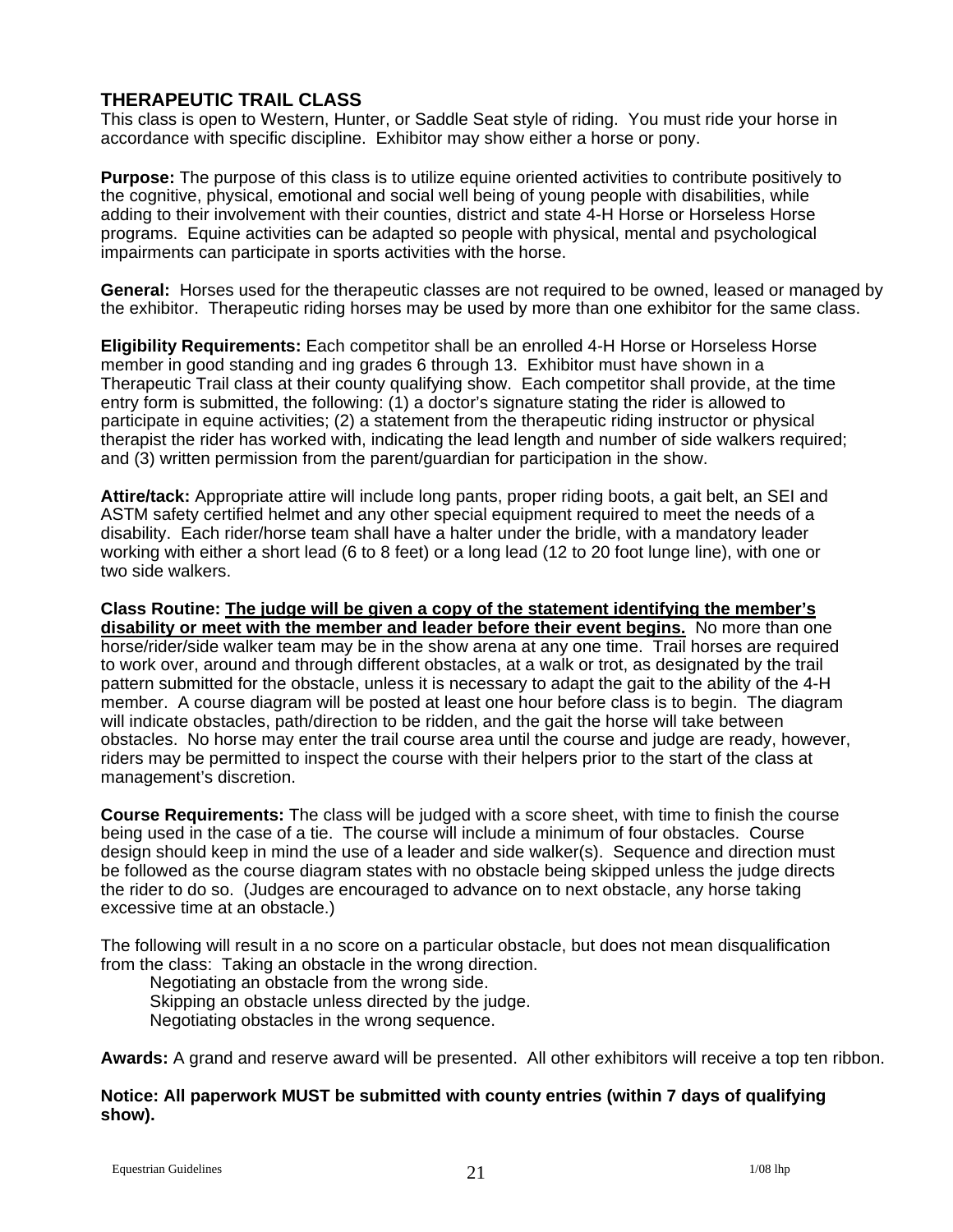**Possible Obstacles:** Obstacles may include, but are not limited to:

- 1. Ride over at least four logs or poles. These can be in a straight line, curved. The space between the logs is measured and the path the horse is to take should be the measuring point. The space for the walkovers should be 18"-24". Trot-overs 2'6"-3'6".
- 2. Straight back through. Back through should be spaced 28" 30" wide.
- 3. Flat bridge. Suggested minimum width 36" and at least 6' long.
- 4. Carry an object (such as a lead rope/lariat, halter, canteen or a letter to be mailed) from one obstacle to another.
- 5. 360 degree turn.
- 6. Mailbox.
- 7. Horse hugs
- 8. Serpentine.

#### **Unacceptable Obstacles:** 1. Tires

- 2. Animals
- 3. Hides
- 4. Rocking or moving bridges
- 5. Water box with floating or moving parts
- 6. Flames, dry ice, fire extinguishers, etc.
- 7. Elevated logs or poles.
- 8. Gates
- 9. Sidepass
- 10. Water or Tarp

# **OBSTACLES**

| <b>Examples</b><br><b>CONTROL</b>                       | Good                                                                                    | <b>Minor Faults</b>                                                                                                  | <b>Major Faults</b>                                                                                                                                          | <b>Elimination</b>                                                      |
|---------------------------------------------------------|-----------------------------------------------------------------------------------------|----------------------------------------------------------------------------------------------------------------------|--------------------------------------------------------------------------------------------------------------------------------------------------------------|-------------------------------------------------------------------------|
| -mailbox<br>-back<br>thru<br>-360 turns<br>- serpentine | -smooth<br>-good<br>position<br>-horse & rider<br>working as a<br>team                  | -slight touches<br>-slow response<br>-wide positions<br>-coaching by leader<br>or side walker                        | -excessive coaching<br>by leader or side walker-separation of<br>-refusals<br>-stepping out of<br>confining<br>elements<br>-fussiness and<br>extreme tension | -off course<br>horse and<br>rider                                       |
| <b>AGILITY</b><br>-bridge                               | -attentive                                                                              | -slight touches                                                                                                      | -excessive coaching                                                                                                                                          | -off course                                                             |
| -walk overs<br>-trot<br>-cavalettis                     | -careful<br>-willing<br>-horse & rider<br>working as a<br>team                          | -coaching by leader<br>or side walker<br>-too hesitant<br>-failure to stay<br>on center lines                        | by leader or side walker-separation of<br>-failure to<br>maintain gaits<br>-off side of<br>bridge<br>-refusals                                               | horse and<br>rider                                                      |
| <b>CALMNESS</b><br>-brush                               | -steady                                                                                 | -tense over or                                                                                                       | -rushing or charging                                                                                                                                         | -off course                                                             |
| -plants<br>-carrying<br>objects                         | going<br>-alert<br>-careful<br>but<br>willing<br>-horse & rider<br>working as a<br>team | through obstacle<br>-nervous when<br>carrying<br>objects or<br>working rope<br>-coaching by leader<br>or side walker | through obstacles<br>-losing object<br>-spooking when<br>carrying<br>objects<br>-excessive coaching<br>by leader of side walker object<br>-refusals          | -separation of<br>horse and<br>rider<br>-running<br>off with<br>carried |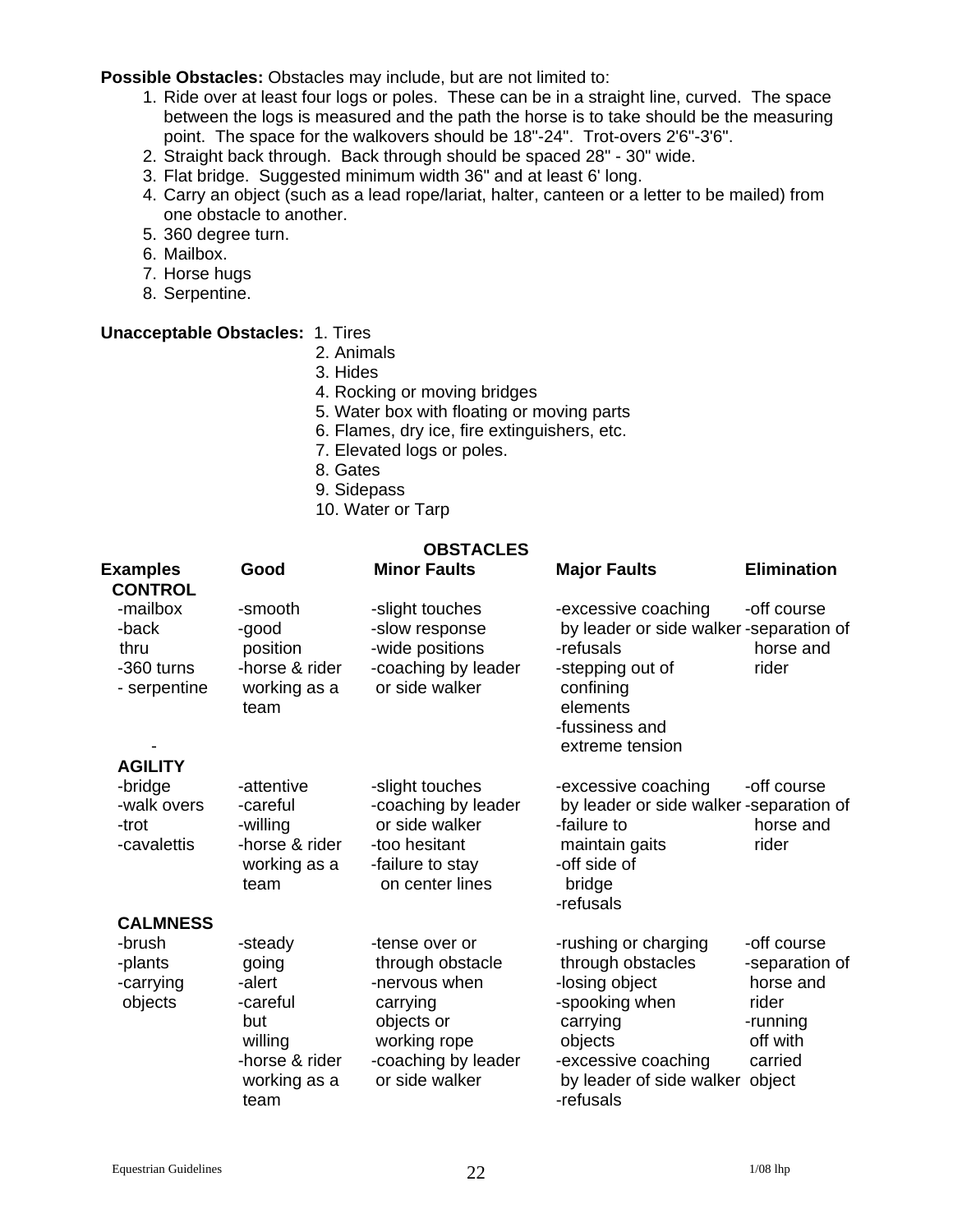# **THERAPEUTIC WALK TROT CLASS**

This class is open to Western, Hunter, or Saddle Seat style of riding. You must ride your horse in accordance with specific discipline. Exhibitor may show either a horse or a pony.

**Purpose:** The purpose of this class is to utilize equine orinted activities to contribute positively to the cognitive, physical, emotional and social will being of young people with disabilities, while adding to their involvement with their counties, district and state 4-H Horse or Horseless programs. Equine activities can be adapted so people with physical, mental and psycholgical impairments can participate in sports activities with the horse.

**General:** Horses used for the therapeutic classes are not required to be owned, leased or managed by the exhibitor. Therapeutic riding horses may be used by more than one exhibitor for the same class.

**Eligibility Requirements:** Each competitor shall be an enrolled 4-H Horse or Horseless Horse member in good standing and ing grades 6 through 13. Exhibitor must have shown in a Therapeutic Walk Trot class at their county qualifying show. Each competitor shall provide, at the time entry form is submitted, the following: (1) a doctor's signature stating the rider is allowed to participate in equine activities; (2) a statement from the therapeutic riding instructor or physical therapist the rider has worked with, indicating the lead length and number of side walkers required; and (3) written permission from the parent/guardian for participation in the show.

**Attire/tack:** Appropriate attire will include long pants, proper riding boots, a gait belt, an SEI and ASTM safety certified helmet and any other special equipment required to meet the needs of a disability. Each rider/horse team shall have a halter under the bridle, with a mandatory leader working with either a short lead (6 to 8 feet) or a long lead (12 to 20 foot lunge line), with one or two side walkers.

**Class Routine: The judge will be given a copy of the statement identifying the member's disability or meet with the member and leader before their event begins.** No more than one horse/rider/side walker team may be in the show arena at any one time. Cones will be used to designate the location for a change of gait, reverse, halt and back. (The ring steward will announce appropriate directions as each rider is competing. Leader may give visual cues to the hearing impaired.) Horses will enter the arena at a walk. Horses are shown at a walk and trot both ways of the ring. When reversing horses may turn into or away from the rail. Light contact with the horse's mouth is required. Horses should be obedient, alert, responsive and move freely. Horses will be required to back and should respond willingly.

**Class Requirements:** This class is to show the therapeutic horse and rider working together as a team. The emphasis in judging is on the total effort of horse and rider to communicate and work together. The judge will be looking for a horse that exhibits good manners, gives a pleasurable ride, is readily responsive to all of the riders cues and a rider that exhibits good communication with the horse by the use of aids (voice, hands, legs, seat, weight and artificial aids as appropriate for each individual.)

**Awards:** A grand and reserve award will be presented. All other exhibitors will receive a top ten ribbon.

# **Notice: All paperwork MUST be submitted with county entries (within 7 days of qualifying show).**